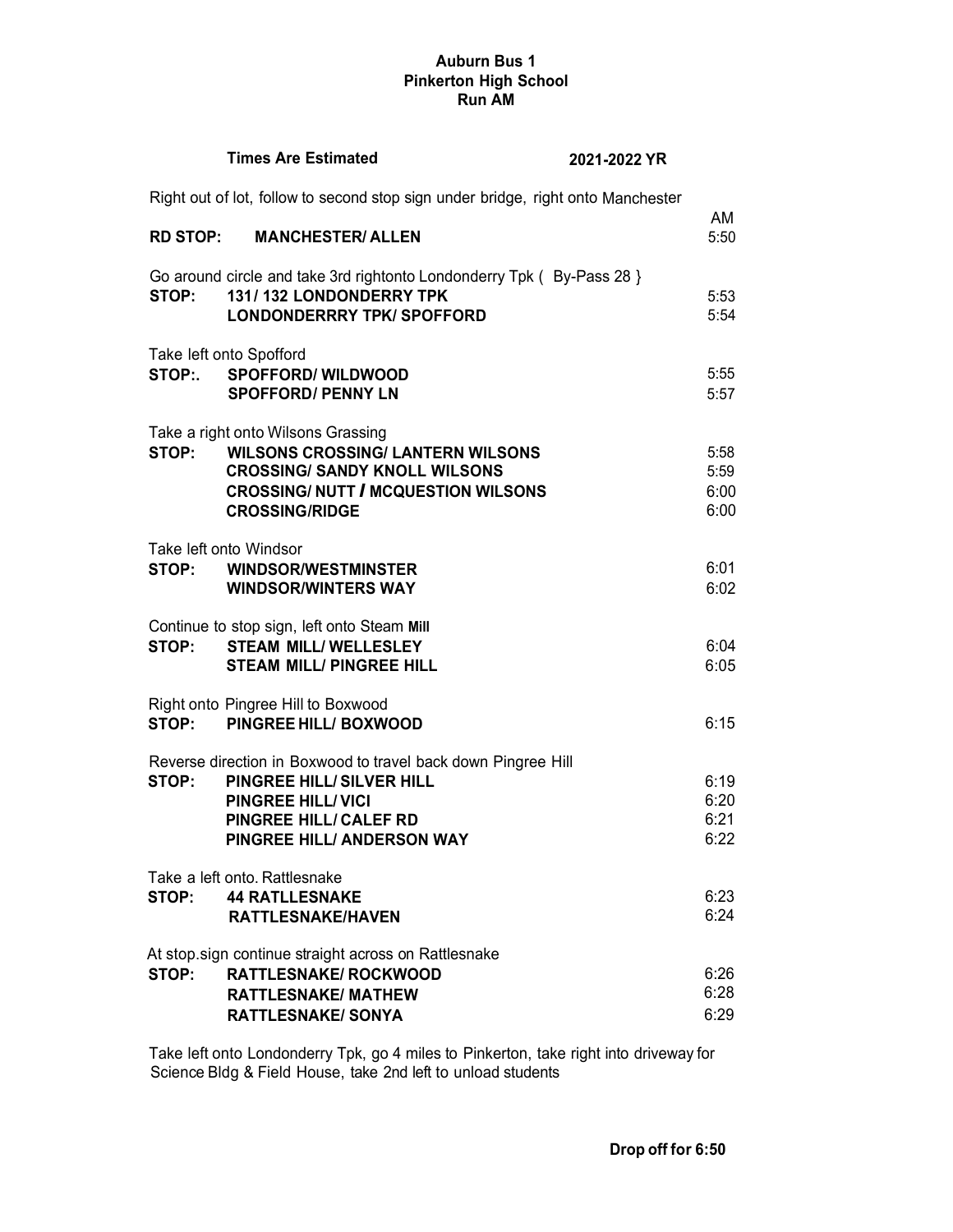## **Auburn Bus 1 Pinkerton High School Run PM**

#### **Times Are Estimated 2021-22 YR**

From lot, right onto King to 2nd stop sign, right onto Manchester St to traffic circle, take 3rd right onto Lond. Tpk, go 8.8 miles to Pinkerton, enter driveway to Science Bldg & Field House. Buses line up to left of Hackler Bldg facing Lond. Tpk. Leave Pinkerton and exit left onto Lond. Tpk. to return to Auburn, go 5 miles until Rattlesnake, take right onto Rattlesnake

| STOP: | <b>RATTLESNAKE / SONYA</b>                                                                    | 2:35 |
|-------|-----------------------------------------------------------------------------------------------|------|
|       | <b>RATTLESNAKE / MATHEW</b>                                                                   | 2:35 |
|       | <b>RATTLESNAKE / ROCKWOOD</b>                                                                 | 2:36 |
|       | At stop sign take right onto Wilsons Crossing                                                 |      |
| STOP: | <b>WILSONS CROSSING / LANTERN</b>                                                             | 2:37 |
|       | <b>WILSONS CROSSING / SANDY KNOLL</b>                                                         | 2:38 |
|       | <b>WILSONS CROSSING / NUTT / MCQUESTION</b>                                                   | 2:39 |
|       | <b>WILSONS CROSSING / RIDGE</b>                                                               | 2:40 |
|       | Take left onto Windsor Dr                                                                     |      |
| STOP: | <b>WINDSOR / WESTMINSTER</b>                                                                  | 2:41 |
|       | <b>WINDSOR / WINTERS WAY</b>                                                                  | 2:42 |
|       |                                                                                               |      |
|       | Continue to stop sign, take left onto Steam Mill                                              |      |
| STOP: | <b>STEAM MILL / WELLESLEY</b>                                                                 | 2:44 |
|       | <b>STEAM MILL / PINGREE HILL</b>                                                              | 2:45 |
|       | Take right onto Pingree Hill to Boxwood                                                       |      |
| STOP: | <b>PINGREE HILL / BOXWOOD</b>                                                                 | 2:47 |
|       |                                                                                               |      |
|       | Back into Boxwood reversing direction to travel back down Pingree Hill                        |      |
| STOP: | PINGREE HILL / SILVER HILL                                                                    | 2:49 |
|       | <b>PINGREE HILL / VICI</b>                                                                    | 2:50 |
|       | <b>PINGREE HILL / CALEF RD</b><br><b>PINGREE HILL / ANDERSON WAY</b>                          | 2:51 |
|       |                                                                                               | 2:51 |
|       | Take a left onto Rattlesnake                                                                  |      |
| STOP: | <b>RATTLESNAKE / HAVEN</b>                                                                    | 2:52 |
|       | At stop sign take right onto Wilsons Crossing, continue to stop sign, take left onto Spofford |      |
| STOP: | <b>SPOFFORD / PENNY LN</b>                                                                    | 2:54 |
|       | <b>SPOFFORD / WILDWOOD</b>                                                                    | 2:56 |
|       | <b>SPOFFORD / AUDUBON WAY</b>                                                                 | 2:56 |
|       | Take right onto Londonderry Tpk                                                               |      |
|       | STOP: LOND TPK / SPOFFORD                                                                     | 2:57 |
|       | 131 / 132 LONDONDERRY TPK                                                                     | 2:58 |
|       |                                                                                               |      |
|       | Continue to traffic circle and take 1st right onto Manchester Rd                              |      |
| STOP: | <b>MANCHESTER / ALLEN</b>                                                                     | 3:00 |

Continue on Manchester Rd to 4 way intersection, straight through onto Raymond Rd, next left onto Eaton Hill, right into Auburn Village School for elementary run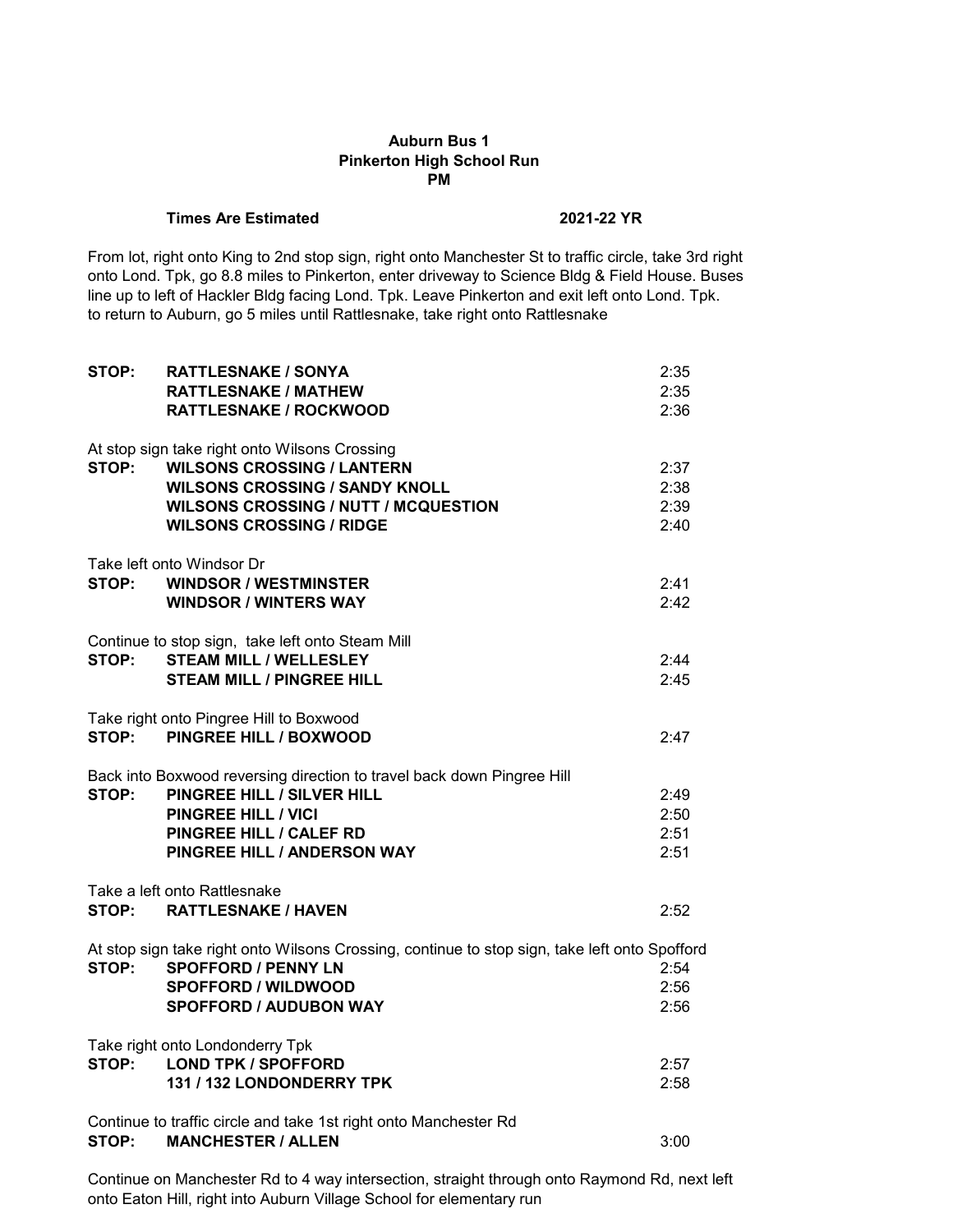|                   | <b>Auburn Bus 1</b><br><b>Elementary Bus</b><br><b>AM RUN</b>                                                                                                                                                       |                           |
|-------------------|---------------------------------------------------------------------------------------------------------------------------------------------------------------------------------------------------------------------|---------------------------|
|                   | <b>Times Are Estimated</b><br>2021-22 YR                                                                                                                                                                            |                           |
| STOP:             | From lot take right, go under over pass, take right onto Manchester Rd to traffic circle, 1st right<br>to 3rd set of lights, take right onto Rockingham<br><b>ROCKINGHAM / READING</b><br><b>ROCKINGHAM / FINCH</b> | <b>AM</b><br>8:10<br>8:10 |
| STOP:             | Left onto Shea's Dr, right onto Miner, continue around cul-de-sac<br><b>SHEAS / MOUNTAIN / MINER</b>                                                                                                                | 8:13                      |
|                   | Take left onto Shea's to end, left onto Rockingham Rd                                                                                                                                                               |                           |
| STOP:             | <b>168 ROCKINGHAM RD</b><br><b>160 ROCKINGHAM RD</b>                                                                                                                                                                | 8:14<br>8:14              |
| STOP:             | Take a left onto Hooksett Rd, right onto Maple Farms Rd<br><b>MAPLE FARMS / JENNIFER</b><br><b>MAPLE FARMS / MORGEN</b>                                                                                             | 8:18<br>8:18              |
| STOP:             | Take a right onto Morgen<br><b>MORGEN / MCEVOY</b><br><b>MORGEN / MCEVOY</b>                                                                                                                                        | 8:19<br>8:20              |
| STOP:             | Take a right onto McEvoy<br><b>MCEVOY/ STAR</b>                                                                                                                                                                     | 8:21                      |
| STOP:             | Take a left onto Hooksett Rd, left onto Old Candia Rd<br><b>158 OLD CANDIA RD</b><br><b>OLD CANDIA RD / DEPOT RD</b>                                                                                                | 8:24<br>8:24              |
| STOP:             | Take a right onto Chester Tpk, 2nd right onto Walnut, follow around onto Joan Dr<br><b>JOAN / ACORN</b>                                                                                                             | 8:26                      |
| STOP:             | Take a left onto Old Candia Rd.<br><b>OLD CANDIA / AUBURNDALE</b>                                                                                                                                                   | 8:29                      |
| around cul-de-sac | Continue to stop sign, left onto Hooksett Rd to 4 way intersection. Continue straight onto<br>Chester Rd, go approx. 2 miles, take left onto Lovers Lane, right onto Juniper Circle continue                        |                           |
| STOP:             | POINT OF CUL-DE-SAC<br><b>JUNIPER / LOVERS LANE</b>                                                                                                                                                                 | 8:35<br>8:36              |
| STOP:             | Take left onto Lovers Lane, next right onto Seavey<br><b>SEAVEY / SADDLE HILL</b>                                                                                                                                   | 8:38                      |

Continue on Seavey around cul-de-sac back to stop sign, take right onto Lover's Lane to stop sign, right onto Chester Rd to stop sign. Right onto Raymond Rd, left onto Eaton Hill, right into school. Drop off at doors.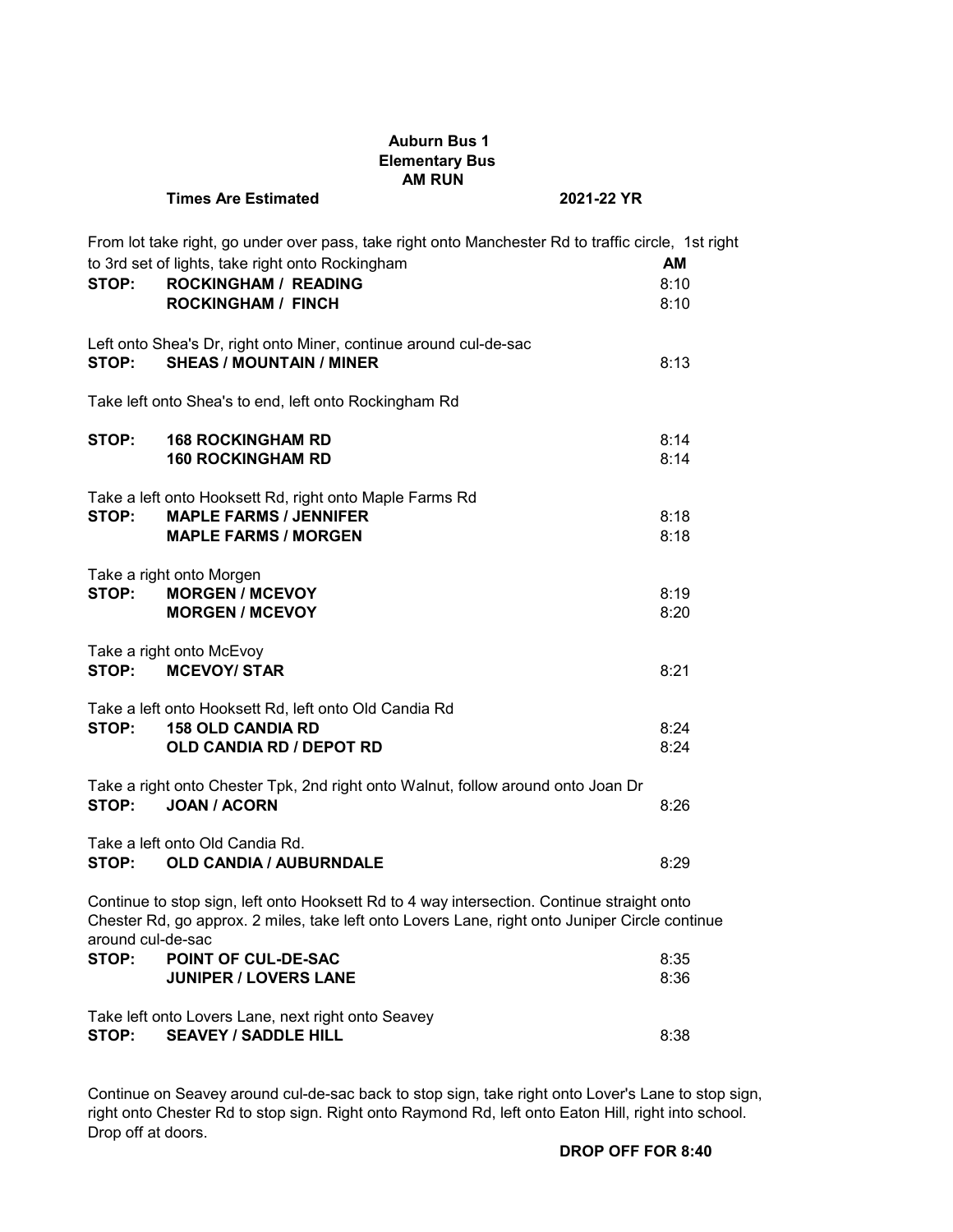|                               |                                                                                                                                                                                                                                                                         | <b>Auburn Bus 1</b><br><b>Elementary Bus</b> |              |
|-------------------------------|-------------------------------------------------------------------------------------------------------------------------------------------------------------------------------------------------------------------------------------------------------------------------|----------------------------------------------|--------------|
|                               | <b>Times Are Estimated</b>                                                                                                                                                                                                                                              | <b>PM RUN</b>                                | 2021-22 YR   |
|                               | From Auburn School take a right out of the parking lot onto Eaton Hill to stop sign, left onto<br>Hooksett Rd to stop sign, continue straight onto Chester Rd for approx. 2 miles, take left onto<br>Lovers Lane, right onto Juniper Circle, continue around Cul-De-Sac |                                              | <b>PM</b>    |
| STOP:                         | <b>POINT OF CUL-DE-SAC</b><br><b>JUNIPER / LOVERS LANE</b>                                                                                                                                                                                                              |                                              | 3:40<br>3:41 |
| STOP:                         | Take left onto Lovers Lane, next right onto Seavey<br><b>SEAVEY / SADDLE HILL</b>                                                                                                                                                                                       |                                              | 3:43         |
| STOP:                         | Continue on Seavey around cul-de-sac back to stop sign, take right onto Lover's Lane to stop sign,<br>right onto Chester Rd to stop sign.Continue staright onto Hooksett Rd, right onto Old Candia Rd<br><b>158 OLD CANDIA RD</b>                                       |                                              | 3:48         |
|                               | <b>OLD CANDIA RD / DEPOT RD</b>                                                                                                                                                                                                                                         |                                              | 3:48         |
| STOP:                         | Take a right onto Chester Tpk, right onto Walnut Dr, follow around onto Joan<br><b>JOAN / ACORN</b>                                                                                                                                                                     |                                              | 3:50         |
| STOP:                         | Take a left onto Old Candia Rd.<br><b>OLD CANDIA / AUBURNDALE</b>                                                                                                                                                                                                       |                                              | 3:52         |
|                               | Take a right onto Hooksett Rd, continue appr. 1 mile take right onto Maple Farms Rd                                                                                                                                                                                     |                                              |              |
| STOP:                         | <b>MAPLE FARMS / JENNIFER</b><br><b>MAPLE FARMS / MORGEN</b>                                                                                                                                                                                                            |                                              | 3:55<br>3:55 |
| STOP:                         | Take a right onto Morgen<br><b>MORGEN / MCEVOY</b><br><b>MORGEN / MCEVOY</b>                                                                                                                                                                                            |                                              | 3:56<br>3:57 |
| STOP:                         | Take a right onto McEvoy<br><b>MCEVOY / STAR</b>                                                                                                                                                                                                                        |                                              | 3:58         |
| STOP:                         | Take a left onto Hooksett Rd, next right onto Rockingham Rd<br><b>160 ROCKINGHAM RD</b><br>167 ROCKINGHAM RD (Auburn Pitts)                                                                                                                                             |                                              | 4:01<br>4:01 |
| Right onto Shea's Dr<br>STOP: | <b>SHEAS / MOUNTAIN / MINER</b>                                                                                                                                                                                                                                         |                                              | 4:02         |
| Rockingham Rd                 | Right onto Miner continue around cul-de-sac back to Shea"s, left onto Shea's to end, right onto                                                                                                                                                                         |                                              |              |

| STOP: | <b>ROCKINGHAM / FINCH</b>   | 4:06 |
|-------|-----------------------------|------|
|       | <b>ROCKINGHAM / READING</b> | 4:06 |

Take a left onto Reading follow around to stop sign. Take a right onto Rockingham Rd. At stop sign take a left onto King back to yard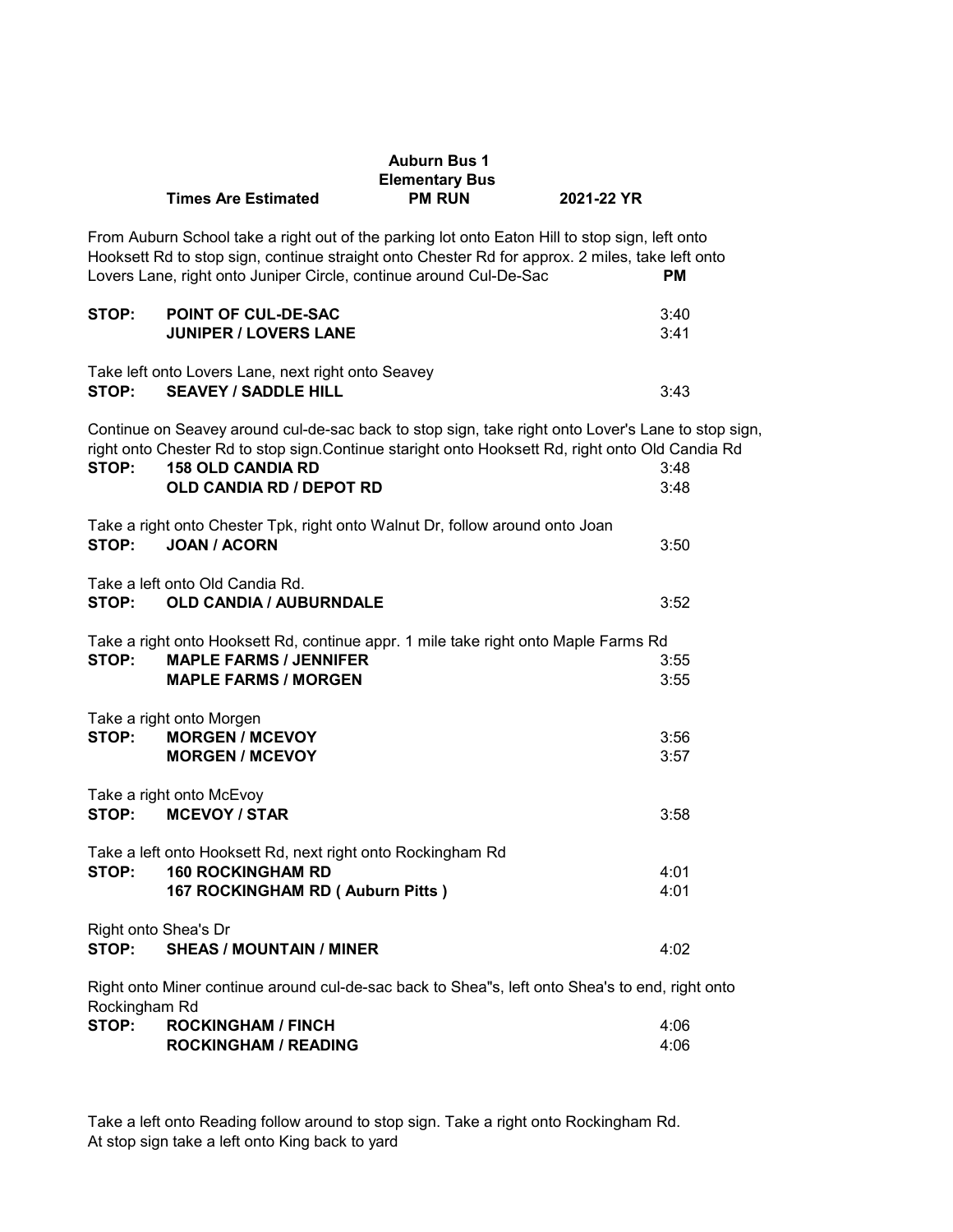| <b>Auburn Bus 2</b> |                                                                                                                                                      |    |            |      |
|---------------------|------------------------------------------------------------------------------------------------------------------------------------------------------|----|------------|------|
|                     | <b>Pinkerton High School Run</b>                                                                                                                     |    |            |      |
|                     | <b>Times Are Estimated</b>                                                                                                                           | АM | 2021-22 YR |      |
|                     | Take right out of lot, left at stop sign onto Rockingham to end, take right onto Hooksett Rd<br>go under overpass, take next left onto Old Candia Rd |    |            | AM   |
|                     |                                                                                                                                                      |    |            |      |
| STOP:               | <b>OLD CANDIA / AUBURNDALE</b><br><b>OLD CANDIA / DEPOT</b>                                                                                          |    |            | 6:05 |
|                     |                                                                                                                                                      |    |            | 6:06 |
|                     | <b>OLD CANDIA / JOAN</b>                                                                                                                             |    |            | 6:07 |
|                     | Take a right onto Chester Tpk                                                                                                                        |    |            |      |
| STOP:               | <b>CHESTER TPK / ACORN</b>                                                                                                                           |    |            | 6:08 |
|                     | <b>CHESTER TPK / WALNUT</b>                                                                                                                          |    |            | 6:08 |
|                     | <b>CHESTER TPK / PALOMINO</b>                                                                                                                        |    |            | 6:09 |
|                     |                                                                                                                                                      |    |            |      |
|                     | <b>CHESTER TPK / RAYMOND</b>                                                                                                                         |    |            | 6:10 |
|                     | <b>CHESTER TPK / DEARBORN / COLEMAN</b>                                                                                                              |    |            | 6:11 |
|                     |                                                                                                                                                      |    |            |      |
|                     | Take left onto Dearborn, 1st right onto Spruce                                                                                                       |    |            |      |
| STOP:               | <b>SPRUCE / GRAPEVINE</b>                                                                                                                            |    |            | 6:13 |
|                     | <b>SPRUCE / WHITETAIL</b>                                                                                                                            |    |            | 6:13 |
|                     |                                                                                                                                                      |    |            |      |
|                     | Take a left onto Whitetail Crossing                                                                                                                  |    |            |      |
| STOP:               | <b>WHITETAIL / BUTTONWOOD</b>                                                                                                                        |    |            | 6:14 |
|                     |                                                                                                                                                      |    |            |      |
|                     | Take a left onto Buttonwood                                                                                                                          |    |            |      |
| STOP:               | <b>BUTTONWOOD / SAGHABOR</b>                                                                                                                         |    |            | 6:15 |
|                     | <b>BUTTONWOOD / GRAPEVINE</b>                                                                                                                        |    |            | 6:15 |
|                     |                                                                                                                                                      |    |            |      |
|                     | Take a right onto Dearborn                                                                                                                           |    |            |      |
| STOP:               | <b>DEARBORN / CAMBRIDGE</b>                                                                                                                          |    |            | 6:17 |
|                     |                                                                                                                                                      |    |            |      |
|                     | Take a left onto Crickett                                                                                                                            |    |            |      |
|                     | STOP: CRICKETT / PLEASANT                                                                                                                            |    |            | 6:18 |
|                     |                                                                                                                                                      |    |            |      |
|                     | Continue around Cul-De-Sac back to stop sign, right onto Dearborn to stop sign, continue straight                                                    |    |            |      |
|                     | STOP: DEARBORN / RYAN                                                                                                                                |    | 6:22       |      |
|                     |                                                                                                                                                      |    |            |      |
|                     | At stop sign take left onto Bunker Hill                                                                                                              |    |            |      |
| STOP:               | <b>BUNKER HILL / DONALD</b>                                                                                                                          |    |            | 6:24 |
|                     | <b>BUNKER HILL / GARDNER</b>                                                                                                                         |    |            | 6:24 |
|                     | <b>BUNKER HILL / CHESTER RD</b>                                                                                                                      |    |            | 6:25 |
|                     |                                                                                                                                                      |    |            |      |
|                     | Take right onto Chester Rd                                                                                                                           |    |            |      |
| STOP:               | <b>CHESTER / MAVERICK</b>                                                                                                                            |    |            | 6:26 |
|                     | <b>CHESTER / CALEF RD</b>                                                                                                                            |    |            | 6:27 |
|                     | <b>CHESTER / LOVERS LANE</b>                                                                                                                         |    |            | 6:28 |
|                     |                                                                                                                                                      |    |            |      |
|                     | Take left onto Wilsons Crossing                                                                                                                      |    |            |      |
| STOP:               | <b>WILSONS CROSSING / HUNTING</b>                                                                                                                    |    |            | 6:29 |
|                     | <b>WILSONS CROSSING / SUN VALLEY</b>                                                                                                                 |    |            | 6:30 |

Continue on Wilsons Crossing to end, left onto Londonderry Tpk, go 4 miles to Pinkerton, take right into driveway for Science Bldg & Field House, 2nd left to unload students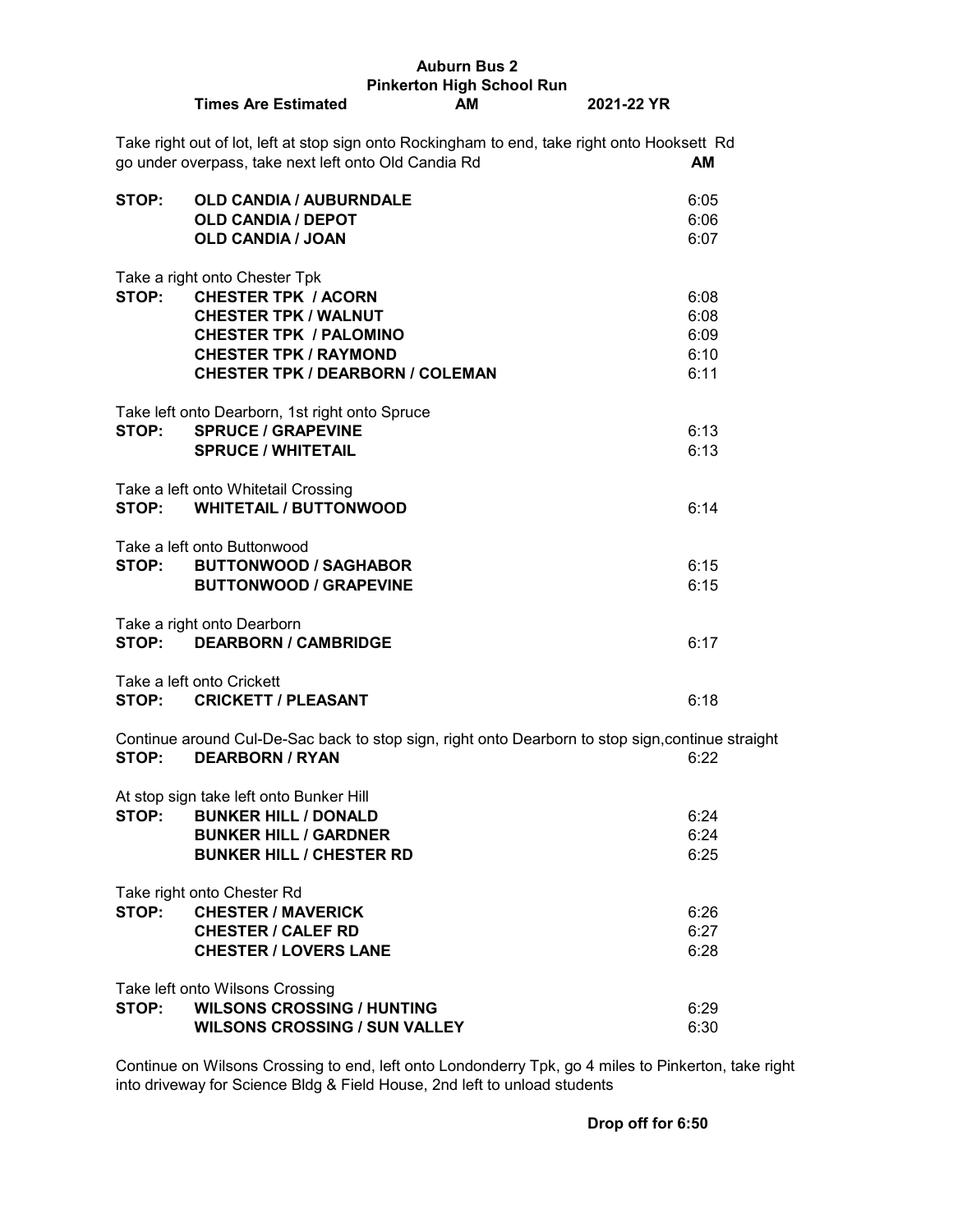## **Auburn Bus 2 Pinkerton High School Run Times Are Estimated PM 2021-22 YR**

From lot right onto King to 2nd stop sign, right onto Manchester St to traffic circle, take 3rd right onto Lond. Tpk, go 8.8 miles to Pinkerton, enter driveway to Science Bldg & Field House. Buses line up to left of Hackler Bldg facing Lond. Tpk. Leave Pinkerton and exit left onto Lond.Tpk. to return to Auburn, go 4 miles to Wilsons Crossing, take right onto Wilsons Crossing continue through 2 stop signs

| STOP:              | <b>WILSONS CROSSING / SUN VALLEY</b><br><b>WILSONS CROSSING / HUNTING</b>                                                                  | 2:31<br>2:32                 |
|--------------------|--------------------------------------------------------------------------------------------------------------------------------------------|------------------------------|
| STOP:              | At stop sign, take right onto Chester Rd<br><b>CHESTER / CALEF RD</b><br><b>CHESTER / MAVERICK</b><br><b>CHESTER / BUNKER HILL</b>         | 2:35<br>2:36<br>2:38         |
|                    | Take left onto Bunker Hill<br>STOP: BUNKER HILL / GARDNER<br><b>BUNKER HILL / DONALD</b>                                                   | 2:40<br>2:41                 |
|                    | Take next right onto Dearborn<br>STOP: DEARBORN / RYAN<br>DEARBORN / COPLEY CT (Winter Stop) PM<br><b>DEARBORN / COLEMAN / CHESTER TPK</b> | 2:42<br>2:42<br>2:43         |
|                    | Continue on Dearborn through stop sign, take 1st right onto Spruce<br>STOP: SPRUCE / GRAPEVINE<br><b>SPRUCE / WHITETAIL</b>                | 2:45<br>2:46                 |
|                    | Take a left onto Whitetail Crossing<br>STOP: WHITETAIL / BUTTONWOOD                                                                        | 2:46                         |
| STOP:              | Take a left onto Buttonwood<br><b>BUTTONWOOD / SAGHABOR</b><br><b>BUTTONWOOD / GRAPEVINE</b>                                               | 2:47<br>2:47                 |
| STOP:              | Continue to stop sign, take right onto Dearborn<br><b>DEARBORN / CAMBRIDGE</b>                                                             | 2:50                         |
|                    | Take next left onto Crickett<br>STOP: CRICKETT / PLEASANT                                                                                  | 2:51                         |
| <b>Chester Tpk</b> | Continue around Cul-de-sac back to stop sign, take right onto Dearborn to stop sign, right onto                                            |                              |
| STOP:              | <b>CHESTER TPK / RAYMOND</b><br><b>CHESTER TPK / PALOMINO</b><br><b>CHESTER TPK / WALNUT</b><br><b>CHESTER TPK / ACORN</b>                 | 2:56<br>2:57<br>2:58<br>2:58 |
|                    | At stop sign, take left onto Old Candia Rd                                                                                                 |                              |

**STOP: OLD CANDIA / JOAN** 2:59 **OLD CANDIA / DEPOT** 3:00 **OLD CANDIA / AUBURNDALE** 3:02

At stop sign take left onto Hooksett Rd, go to 4 way intersection. Take left onto Raymond Rd, next left onto Eaton Hill, right into Auburn Village School for elementary run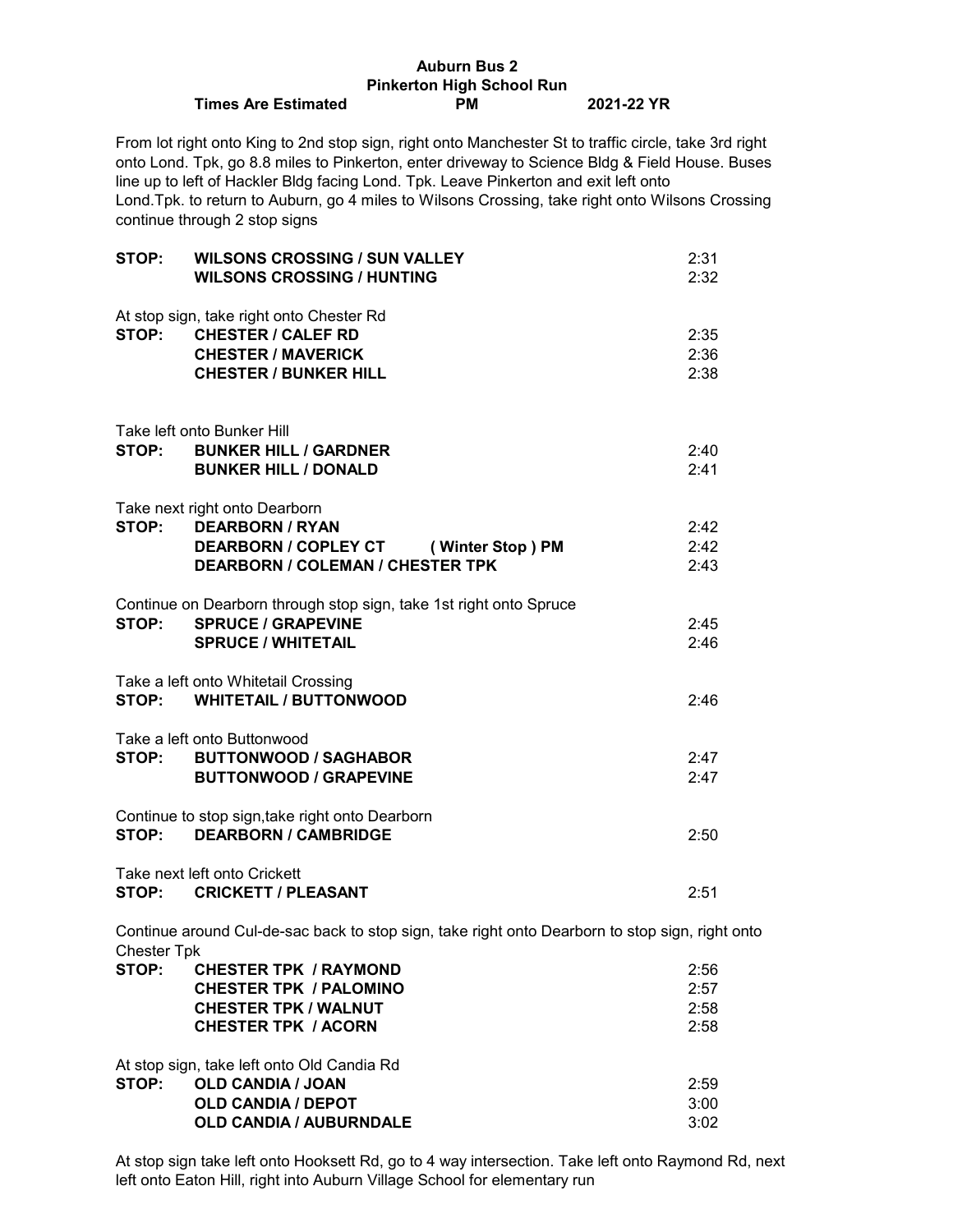|                            | <b>Auburn Bus 2</b>       |            |
|----------------------------|---------------------------|------------|
| <b>Times Are Estimated</b> | <b>Elementary Bus Run</b> | 2021-22 YR |

From Auburn School take a right out of the parking lot onto Eaton Hill, left onto Hooksett Rd, at stop sign go straight onto Chester Rd, take a left onto Bunker Hill

|       |                               | <b>AM</b> | <b>PM</b> |
|-------|-------------------------------|-----------|-----------|
| STOP: | <b>62 BUNKER HILL RD</b>      | 8:05      | 3:35      |
|       | <b>98 BUNKER HILL RD</b>      | 8:05      | 3:35      |
|       | <b>136 BUNKER HILL RD</b>     | 8:06      | 3:36      |
|       | <b>BUNKER HILL / SHERLOCK</b> | 8:06      | 3:36      |
|       | <b>184 BUNKER HILL RD</b>     | 8:07      | 3:37      |
|       | <b>196 BUNKER HILL RD</b>     | 8:07      | 3:37      |
|       | <b>208 BUNKER HILL RD</b>     | 8:08      | 3:38      |
|       | <b>380 BUNKER HILL RD</b>     | 8:09      | 3:39      |
|       | <b>BUNKER HILL / DONALD</b>   | 8:10      | 3:40      |
|       | <b>548 BUNKER HILL RD</b>     | 8:11      | 3:41      |

| Continue to stop sign, take right onto Chester Rd, right onto Maverick |                       |      |      |
|------------------------------------------------------------------------|-----------------------|------|------|
| STOP:                                                                  | <b>50 MAVERICK DR</b> | 8.14 | 3:44 |

|       | Continue around cul-de-sac back to stop sign, take left onto Chester Rd, left onto Bunker Hill |      |      |
|-------|------------------------------------------------------------------------------------------------|------|------|
| STOP: | <b>583 BUNKER HILL RD</b>                                                                      | 8:16 | 3:46 |
|       | <b>543 BUNKER HILL RD</b>                                                                      | 8:17 | 3:47 |
|       | <b>495 BUNKER HILL RD</b>                                                                      | 8:18 | 3:48 |
|       | <b>471 BUNKER HILL RD</b>                                                                      | 8:18 | 3:48 |
|       | Take a right onto Gardner                                                                      |      |      |
| STOP: | <b>GARDNER / LILAK / PONDVIEW</b>                                                              | 8:19 | 3:49 |
|       | Take a left onto Pondview, follow around Pondview to end                                       |      |      |
| STOP: | <b>PONDVIEW / PONDVIEW</b>                                                                     | 8:21 | 3:51 |
|       | Take right to stop sign, right onto Gardner to end, right onto Bunker Hill                     |      |      |
| STOP: | <b>387 BUNKER HILL RD</b>                                                                      | 8:19 | 3:49 |
|       | <b>303 BUNKER HILL RD</b>                                                                      | 8:20 | 3:50 |
|       | <b>279 BUNKER HILL RD</b>                                                                      | 8:20 | 3:50 |
|       | <b>255 BUNKER HILL RD</b>                                                                      | 8:21 | 3:51 |
|       | <b>231 BUNKER HILL RD</b>                                                                      | 8:21 | 3:51 |
|       |                                                                                                |      |      |
|       | Take next right onto Coleman, 1st right onto Pasture, follow around Cul-de-sac                 |      |      |
| STOP: | <b>POINT OF CUL-DE-SAC</b>                                                                     | 8:23 | 3:53 |
|       | <b>PASTURE / COLEMAN</b>                                                                       | 8:23 | 3:53 |
|       | Take left onto Coleman to end, right onto Bunker Hill                                          |      |      |
| STOP: | <b>79 BUNKER HILL RD</b>                                                                       | 8:26 | 3:56 |
|       | <b>35 BUNKER HILL RD</b>                                                                       | 8:26 | 3:56 |
|       | <b>13 BUNKER HILL RD</b>                                                                       | 8:27 | 3:57 |

Continue to stop sign, take right onto Chester Rd to stop sign, right onto Raymond Rd, left onto Eaton Hill, right into school. Drop off at doors **Drop off for 8:40**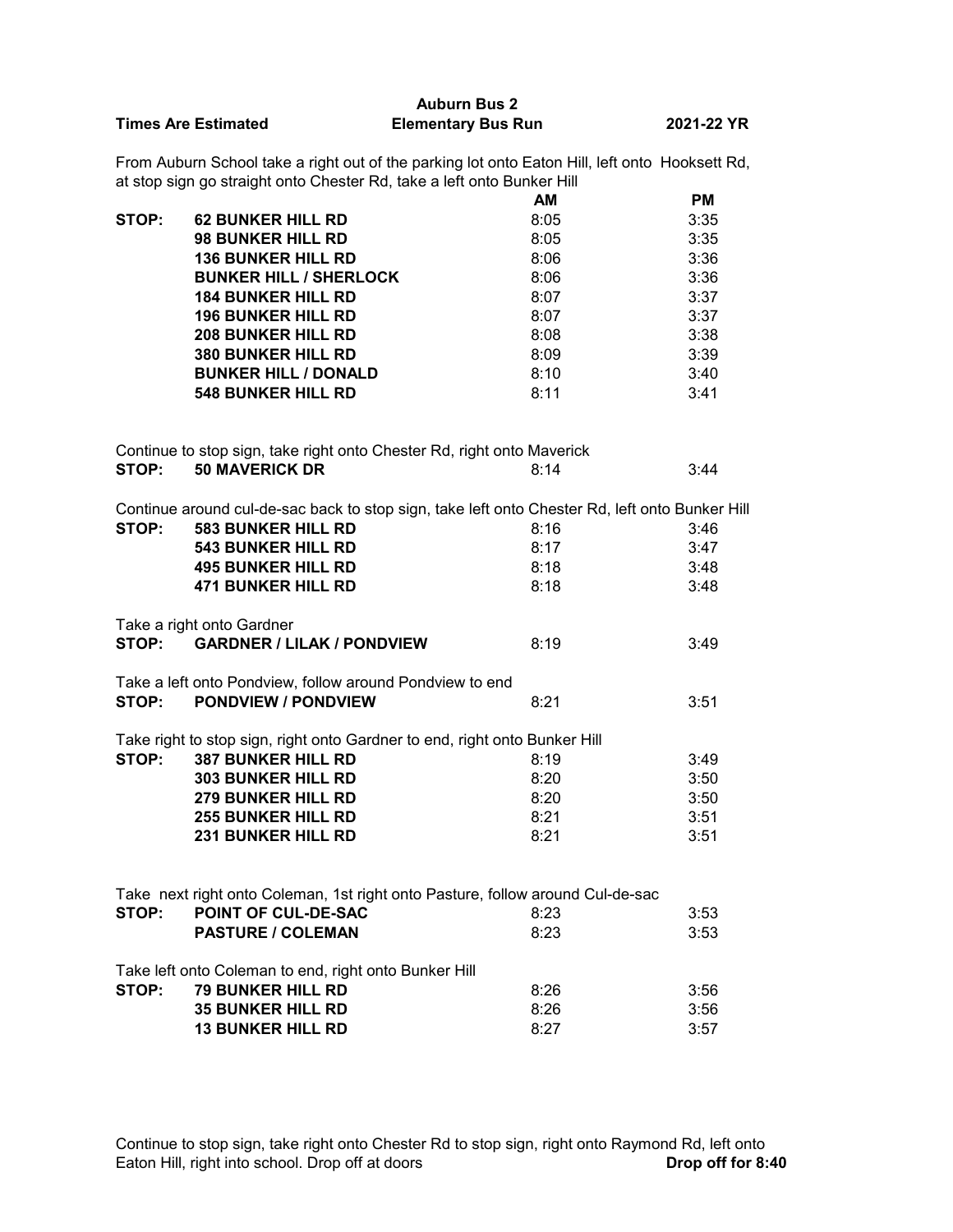|             |                                                                                                                                                            | <b>Pinkerton High School Run</b> |            |      |
|-------------|------------------------------------------------------------------------------------------------------------------------------------------------------------|----------------------------------|------------|------|
|             | <b>Times Are Estimated</b>                                                                                                                                 | <b>AM</b>                        | 2021-22 YR |      |
|             | Right out of lot to stop sign, take left onto Rockingham to end, right onto Hooksett Rd continuing<br>to 4 way intersection, take right onto Manchester Rd |                                  |            |      |
|             |                                                                                                                                                            |                                  |            | AM   |
| STOP:       | <b>MANCHESTER / MASSABESIC DR</b>                                                                                                                          |                                  |            | 6:05 |
|             | <b>MANCHESTER / COTTAGE</b>                                                                                                                                |                                  |            | 6:06 |
|             | Continue to traffic Circle, take 1st right onto Londonderry Tpk to 3rd light, right onto Rockingham Rd                                                     |                                  |            |      |
| STOP:       | <b>ROCKINGHAM RD / READING ST</b>                                                                                                                          |                                  |            | 6:09 |
|             | <b>ROCKINGHAM RD / KING ST</b>                                                                                                                             |                                  |            | 6:10 |
|             |                                                                                                                                                            |                                  |            |      |
|             | <b>ROCKINGHAM / SHEA'S</b>                                                                                                                                 |                                  |            | 6:10 |
|             | <b>ROCKINGHAM / HOOKSETT RD</b>                                                                                                                            |                                  |            | 6:11 |
|             | Take left onto Hooksett Rd                                                                                                                                 |                                  |            |      |
| STOP:       | <b>HOOKSETT / HILLS</b>                                                                                                                                    |                                  |            | 6:13 |
|             | <b>HOOKSETT / HEATHER</b>                                                                                                                                  |                                  |            | 6:14 |
|             |                                                                                                                                                            |                                  |            |      |
|             | Take right onto Heather                                                                                                                                    |                                  |            |      |
| STOP:       | <b>HEATHER / HEATHER</b>                                                                                                                                   |                                  |            | 6:16 |
| Hooksett Rd | Take right follow around to Remar Ct, take left to intersection, take right to end, left onto                                                              |                                  |            |      |
| STOP:       | <b>HOOKSETT / HARVARD</b>                                                                                                                                  |                                  |            | 6:18 |
| STOP:       | Take 2nd left onto Maple Farm Rd<br><b>MAPLE FARM / MORGEN RD</b>                                                                                          |                                  |            | 6:20 |
| STOP:       | Take right onto Morgen to end, right onto McEvoy Rd<br><b>MCEVOY / STAR CIR</b>                                                                            |                                  |            | 6:21 |
|             | Continue to stop sign, left onto Hooksett Rd                                                                                                               |                                  |            |      |
| STOP:       | <b>HOOKSETT / DOLLARD</b>                                                                                                                                  |                                  |            | 6:23 |
|             | <b>HOOKSETT / FOREST</b>                                                                                                                                   |                                  |            | 6:25 |
|             |                                                                                                                                                            |                                  |            |      |
|             | Take next left onto Eaton Hill                                                                                                                             |                                  |            |      |
| STOP:       | <b>EATON HILL / HOOKSETT RD</b>                                                                                                                            |                                  |            | 6:26 |
|             | <b>EATON HILL / RAYMOND</b>                                                                                                                                |                                  |            | 6:27 |
|             | Take left onto Raymond Rd, next right which is still Eaton Hill                                                                                            |                                  |            |      |
| STOP:       | <b>EATON HILL / COLEMAN</b>                                                                                                                                |                                  |            | 6:29 |
|             |                                                                                                                                                            |                                  |            |      |
|             | Take right onto Coleman                                                                                                                                    |                                  |            |      |
| STOP:       | <b>COLEMAN / PASTURE</b>                                                                                                                                   |                                  |            | 6:30 |
|             | At stop sign, take right onto Bunker Hill                                                                                                                  |                                  |            |      |
| STOP:       | <b>BUNKER HILL / NOLL'S FARM</b>                                                                                                                           |                                  |            | 6:32 |
|             | <b>BUNKER HILL / CHESTER RD</b>                                                                                                                            |                                  |            | 6:34 |
|             |                                                                                                                                                            |                                  |            |      |
|             | Take left onto Chester Rd                                                                                                                                  |                                  |            |      |
| STOP:       | <b>CHESTER / SHORE RD</b>                                                                                                                                  |                                  |            | 6:35 |

**Auburn Bus 3**

Take right onto Wilsons Crossing to end, left onto Lond.Tpk, go 4 miles to Pinkerton, take right into driveway for Science Bldg & Field House, 2nd left to unload students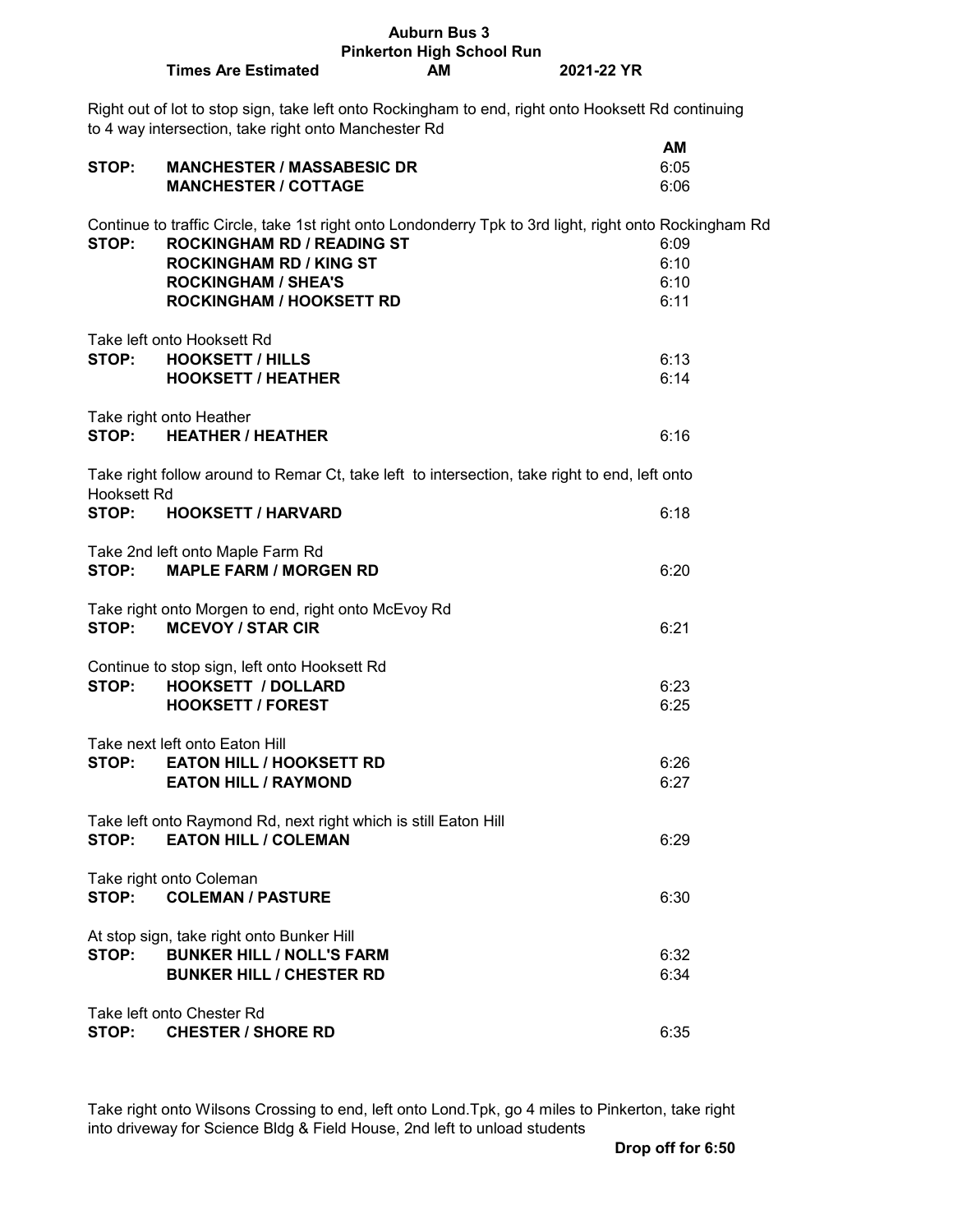|                                  |                                                                                                                                                                                                                                                                                                                                                                                                                                         | <b>Auburn Bus 3</b> |            |  |  |
|----------------------------------|-----------------------------------------------------------------------------------------------------------------------------------------------------------------------------------------------------------------------------------------------------------------------------------------------------------------------------------------------------------------------------------------------------------------------------------------|---------------------|------------|--|--|
| <b>Pinkerton High School Run</b> |                                                                                                                                                                                                                                                                                                                                                                                                                                         |                     |            |  |  |
|                                  | <b>Times Are Estimated</b>                                                                                                                                                                                                                                                                                                                                                                                                              | <b>PM</b>           | 2021-22 YR |  |  |
|                                  | Take right out of lot to 2nd stop sign, right onto Manchester St to traffic circle, take 3rd right<br>onto Lond. Tpk, go 8.8 miles to Pinkerton, enter driveway to Science Bldg & Field House. Buses<br>line up to left of Hackler Bldg facing Lond. Tpk. Leave Pinkerton and exit left onto Lond. Tpk<br>to return to Auburn, go 4 miles to Wilsons Crossing, take right onto Wilsons Crossing to the end<br>Take left onto Chester Rd |                     |            |  |  |
| STOP:                            | <b>CHESTER RD / LOVERS LANE</b>                                                                                                                                                                                                                                                                                                                                                                                                         |                     | 2:35       |  |  |
|                                  | <b>CHESTER / SHORE RD</b>                                                                                                                                                                                                                                                                                                                                                                                                               |                     | 2:38       |  |  |
|                                  | <b>CHESTER / BUNKER HILL</b>                                                                                                                                                                                                                                                                                                                                                                                                            |                     | 2:38       |  |  |
|                                  | Take right onto Bunker Hill                                                                                                                                                                                                                                                                                                                                                                                                             |                     |            |  |  |
|                                  | STOP: BUNKER HILL / NOLL'S FARM                                                                                                                                                                                                                                                                                                                                                                                                         |                     | 2:39       |  |  |
|                                  | Take left onto Coleman                                                                                                                                                                                                                                                                                                                                                                                                                  |                     |            |  |  |
|                                  |                                                                                                                                                                                                                                                                                                                                                                                                                                         |                     |            |  |  |
|                                  | STOP: COLEMAN / PASTURE                                                                                                                                                                                                                                                                                                                                                                                                                 |                     | 2:40       |  |  |
|                                  | <b>COLEMAN / EATON HILL</b>                                                                                                                                                                                                                                                                                                                                                                                                             |                     | 2:41       |  |  |
|                                  | Take left onto Eaton Hill to end, left onto Raymond                                                                                                                                                                                                                                                                                                                                                                                     |                     |            |  |  |
| STOP:                            | <b>RAYMOND / EATON HILL</b>                                                                                                                                                                                                                                                                                                                                                                                                             |                     | 2:42       |  |  |
|                                  | <b>RAYMOND / CHESTER / HOOKSETT RD</b>                                                                                                                                                                                                                                                                                                                                                                                                  |                     | 2:43       |  |  |
|                                  | Continue straight through intersection onto Manchester Rd                                                                                                                                                                                                                                                                                                                                                                               |                     |            |  |  |
| STOP:                            | <b>MANCHESTER / MASSABESIC</b>                                                                                                                                                                                                                                                                                                                                                                                                          |                     | 2:45       |  |  |
|                                  | <b>MANCHESTER / COTTAGE</b>                                                                                                                                                                                                                                                                                                                                                                                                             |                     | 2:47       |  |  |
|                                  | Continue to traffic circle, take 1st right onto Londonderry Tpk to 3rd light, right onto Rockingham Rd                                                                                                                                                                                                                                                                                                                                  |                     |            |  |  |
| STOP:                            | <b>ROCKINGHAM RD / READING ST</b>                                                                                                                                                                                                                                                                                                                                                                                                       |                     | 2:50       |  |  |
|                                  | <b>ROCKINGHAM RD / KING ST</b>                                                                                                                                                                                                                                                                                                                                                                                                          |                     | 2:51       |  |  |
|                                  | <b>ROCKINGHAM / SHEA'S</b>                                                                                                                                                                                                                                                                                                                                                                                                              |                     | 2:52       |  |  |
|                                  | <b>ROCKINGHAM / HOOKSETT RD</b>                                                                                                                                                                                                                                                                                                                                                                                                         |                     | 2:54       |  |  |
|                                  | Take left onto Hooksett Rd                                                                                                                                                                                                                                                                                                                                                                                                              |                     |            |  |  |
| STOP:                            | <b>HOOKSETT / MCEVOY</b>                                                                                                                                                                                                                                                                                                                                                                                                                |                     | 2:55       |  |  |
|                                  | <b>HOOKSETT / MAPLE FARMS</b>                                                                                                                                                                                                                                                                                                                                                                                                           |                     | 2:57       |  |  |
|                                  | <b>HOOKSETT / HILLS</b>                                                                                                                                                                                                                                                                                                                                                                                                                 |                     | 2:58       |  |  |
|                                  | <b>HOOKSETT / HEATHER</b>                                                                                                                                                                                                                                                                                                                                                                                                               |                     | 2:59       |  |  |
|                                  | Take right onto Heather                                                                                                                                                                                                                                                                                                                                                                                                                 |                     |            |  |  |
| STOP:                            | <b>HEATHER / HEATHER</b>                                                                                                                                                                                                                                                                                                                                                                                                                |                     | 3:01       |  |  |
|                                  |                                                                                                                                                                                                                                                                                                                                                                                                                                         |                     |            |  |  |
| Hooksett Rd                      | Take right follow around to Remar Ct, take left to intersection, take right to end, left onto                                                                                                                                                                                                                                                                                                                                           |                     |            |  |  |
| STOP:                            | <b>HOOKSETT / HARVARD</b>                                                                                                                                                                                                                                                                                                                                                                                                               |                     | 3:03       |  |  |
|                                  | <b>HOOKSETT / DOLLARD</b>                                                                                                                                                                                                                                                                                                                                                                                                               |                     | 3:07       |  |  |
|                                  | <b>HOOKSETT / FOREST</b>                                                                                                                                                                                                                                                                                                                                                                                                                |                     | 3:08       |  |  |
|                                  |                                                                                                                                                                                                                                                                                                                                                                                                                                         |                     |            |  |  |

Continue on Hooksett Rd to intersection, left onto Raymond Rd, left onto Eaton Hill, right into Auburn Village School for elementary run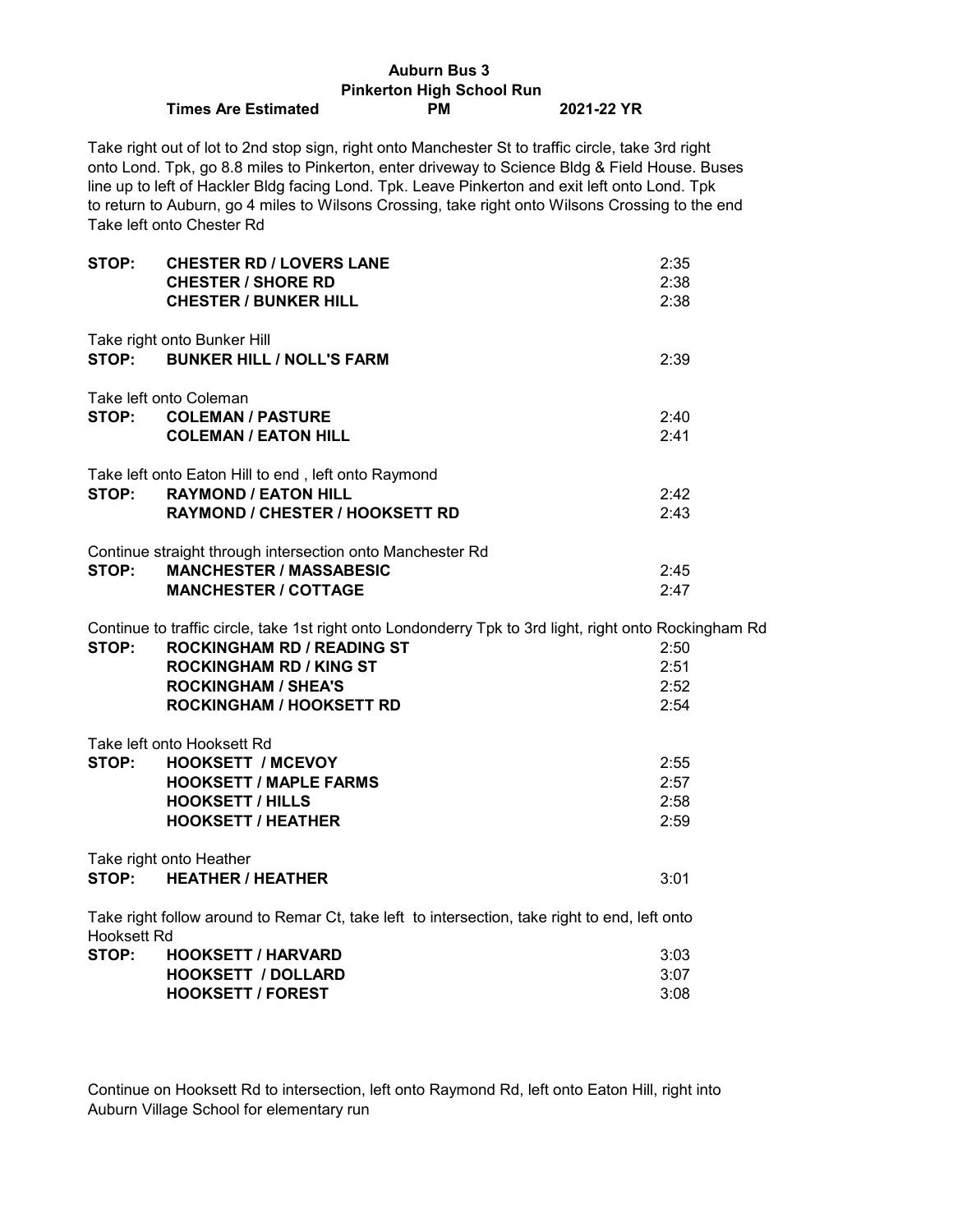## **Auburn Bus 3 Elementary Bus Run**

## **Times Are Estimated 2021-22 YR**

From Auburn School take a right out of the parking lot onto Eaton Hill Rd, left onto Hooksett Rd, at stop sign go straight onto Chester Rd

|       |                                                                                                 | AM   | <b>PM</b> |
|-------|-------------------------------------------------------------------------------------------------|------|-----------|
| STOP: | <b>206 CHESTER RD</b>                                                                           | 8:05 | 3:35      |
|       | <b>276 CHESTER RD</b>                                                                           | 8:06 | 3:36      |
|       |                                                                                                 |      |           |
|       | Take a right onto Wilson Crossing, right onto Hunting                                           |      |           |
|       | STOP: HUNTING / LAKEVIEW WAY                                                                    | 8:08 | 3:38      |
|       |                                                                                                 |      |           |
|       | Continue left on Hunting, take a right onto Sun Valley                                          |      |           |
| STOP: | <b>SUN VALLEY / APPLETREE</b>                                                                   | 8:09 | 3:39      |
|       | Take a right onto Appletree                                                                     |      |           |
| STOP: | <b>APPLETREE / PINETREE</b>                                                                     | 8:09 | 3:39      |
|       | <b>APPLETREE / HICKORYTREE</b>                                                                  | 8:10 | 3:40      |
|       | <b>APPLETREE / OAKTREE</b>                                                                      | 8:10 | 3:40      |
|       | <b>APPLETREE / HICKORYTREE</b>                                                                  | 8:11 | 3:41      |
|       | <b>APPLETREE / PINETREE</b>                                                                     | 8:11 | 3:41      |
|       |                                                                                                 |      |           |
|       | Take right onto Sun Valley, continue across onto Sun Valley                                     |      |           |
| STOP: | <b>SUN VALLEY / PEACHTREE</b>                                                                   | 8:12 | 3:42      |
|       | Take a left onto Wilson Crossing, right onto Chester Rd                                         |      |           |
| STOP: | <b>CHESTER / COUNTRY CR</b>                                                                     | 8:13 | 3:43      |
|       |                                                                                                 |      |           |
|       | Take a right onto Calef, left onto Willow Ct                                                    |      |           |
| STOP: | <b>13 WILLOW CT</b>                                                                             | 8:15 | 3:45      |
|       | Continue to stop sign                                                                           |      |           |
| STOP: | <b>WILLOW CT / HAWTHORNE</b>                                                                    | 8:17 | 3:47      |
|       |                                                                                                 |      |           |
|       | Take left onto Hawthorne Dr                                                                     |      |           |
| STOP: | <b>39 HAWTHORNE</b>                                                                             | 8:18 | 3:48      |
|       | 13 HAWTHORNE (neighborhood stop)                                                                | 8:19 | 3:49      |
|       | At stop sign, right onto Chester Rd, take 3rd left onto Nathaniel Way, follow around Cul-de-sac |      |           |
| STOP: | POINT OF CUL-DE-SAC                                                                             | 8:23 | 3:53      |
|       | <b>NATHANIEL WAY / CHESTER RD</b>                                                               | 8:25 | 3:55      |
|       |                                                                                                 |      |           |
|       | At stop sign, right onto Chester Rd                                                             |      |           |
| STOP: | <b>755 CHESTER RD</b>                                                                           | 8:26 | 3:56      |
|       | <b>547 CHESTER RD</b>                                                                           | 8:28 | 3:58      |
|       | <b>381 CHESTER RD</b>                                                                           | 8:30 | 4:00      |
|       | <b>103 CHESTER RD</b>                                                                           | 8:32 | 4:02      |

At stop sign take right onto Raymond Rd, left onto Eaton Hill, right into school. Drop off at doors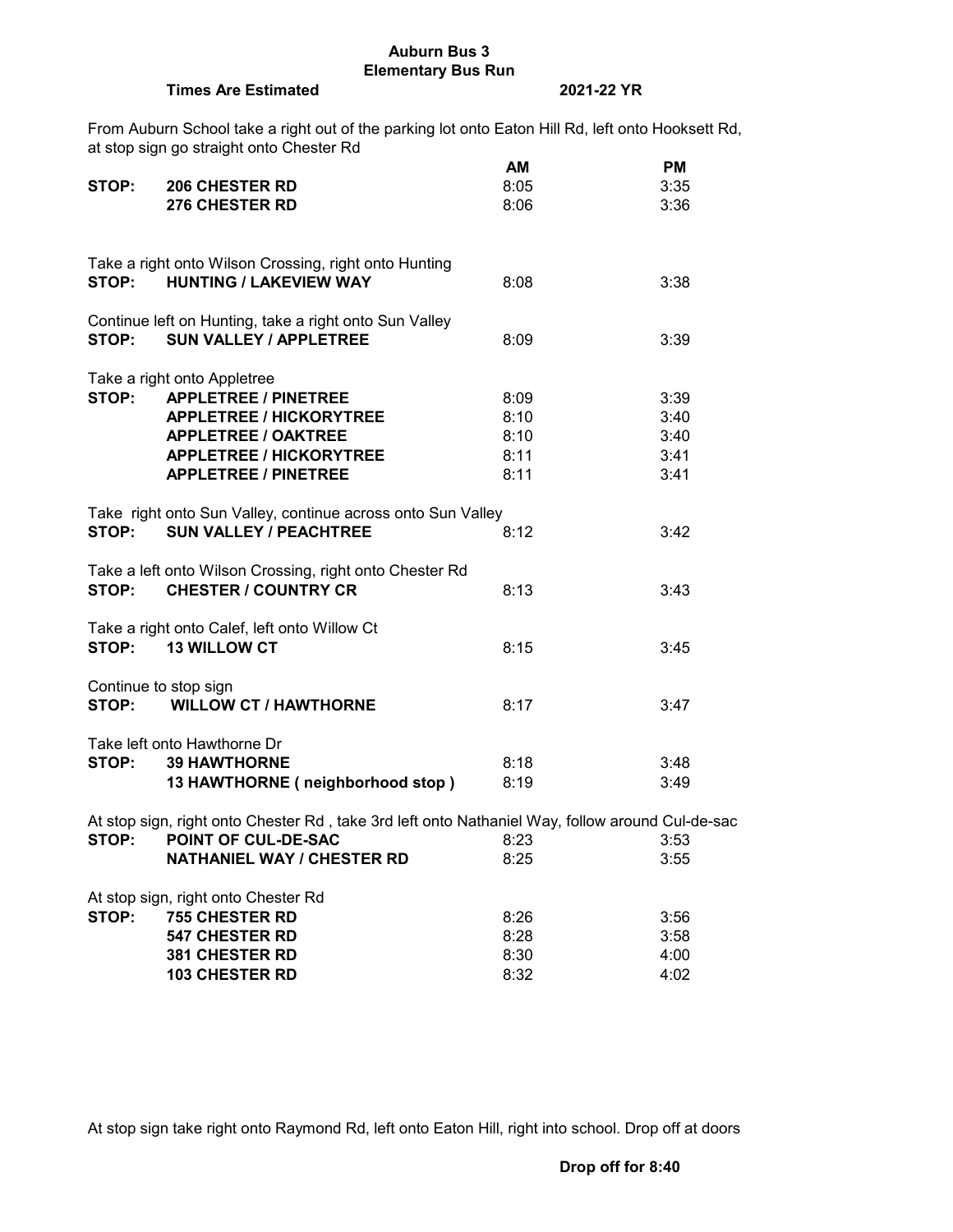# **Auburn Bus 4 Middle School Bus Run**

#### **Times Are Estimated 2021-22 YR**

Right out of lot to stop sign, left onto Rockingham Rd. to end. Right onto Hooksett Rd. to 4-way intersection, take right onto Manchester Rd

|       |                                | AМ   | РM   |
|-------|--------------------------------|------|------|
| STOP: | <b>MANCHESTER / MASSABESIC</b> | 6:55 | 2:45 |
|       | <b>MANCHESTER / COTTAGE</b>    | 6:57 | 2.47 |
|       | <b>MANCHESTER / ALLEN</b>      | 6:57 | 2.47 |
|       | <b>MANCHESTER / ORCHARD</b>    | 6:58 | 2:48 |

Continue to traffic circle, take first right onto Londonderry Tpk, at 3rd light take right onto Rockingham Rd **STOP: ROCKINGHAM / READING** 7:00 2:50 **ROCKINGHAM / SHEA'S** 7:01 2:52 Left onto Shea's, right onto Miner, continue around cul-de-sac **STOP: 31 MINER RD** 7:03 2:53 **MINER / MOUNTAIN RD / SHEA'S** 7:03 2:53 Take left onto Shea's, left onto Rockingham Rd **STOP: 167 ROCKINGHAM RD ( Auburn Pitts )** 7:04 2:54 **66 ROCKINGHAM RD** 7:05 2:55 **11 ROCKINGHAM RD** 7:05 2:55 At stop sign take left onto Hooksett Rd **STOP: 524 HOOKSETT RD** 7:07 2:57 **570 HOOKSETT RD** 7:08 2:58 Take a right onto Hills Rd. **STOP: HILLS / MEADOW LN** 7:10 **3:00** Right onto Meadows Ln **STOP: MEADOW LN / HILLS RD** 7:12 3:02 Left onto Hills to Hooksett Rd, right onto Hooksett Rd **STOP: HOOKSETT / HEATHER** 7:15 3:05 Take a right onto Heather, right at stop sign, follow around to Remar Ct. **STOP: HEATHER / REMAR CT.**  $7:16$   $3:06$ Go left continuing on Heather **STOP: HEATHER / INTERSECTION** 7:17 3:07 Take right, left onto Hooksett Rd, right onto Harvard, left onto Cedar Crest go around cul-de-sac **STOP: CUL-DE-SAC** 7:20 3:10 **CEDAR CREST / HARVARD** 7:22 3:12

**Continued**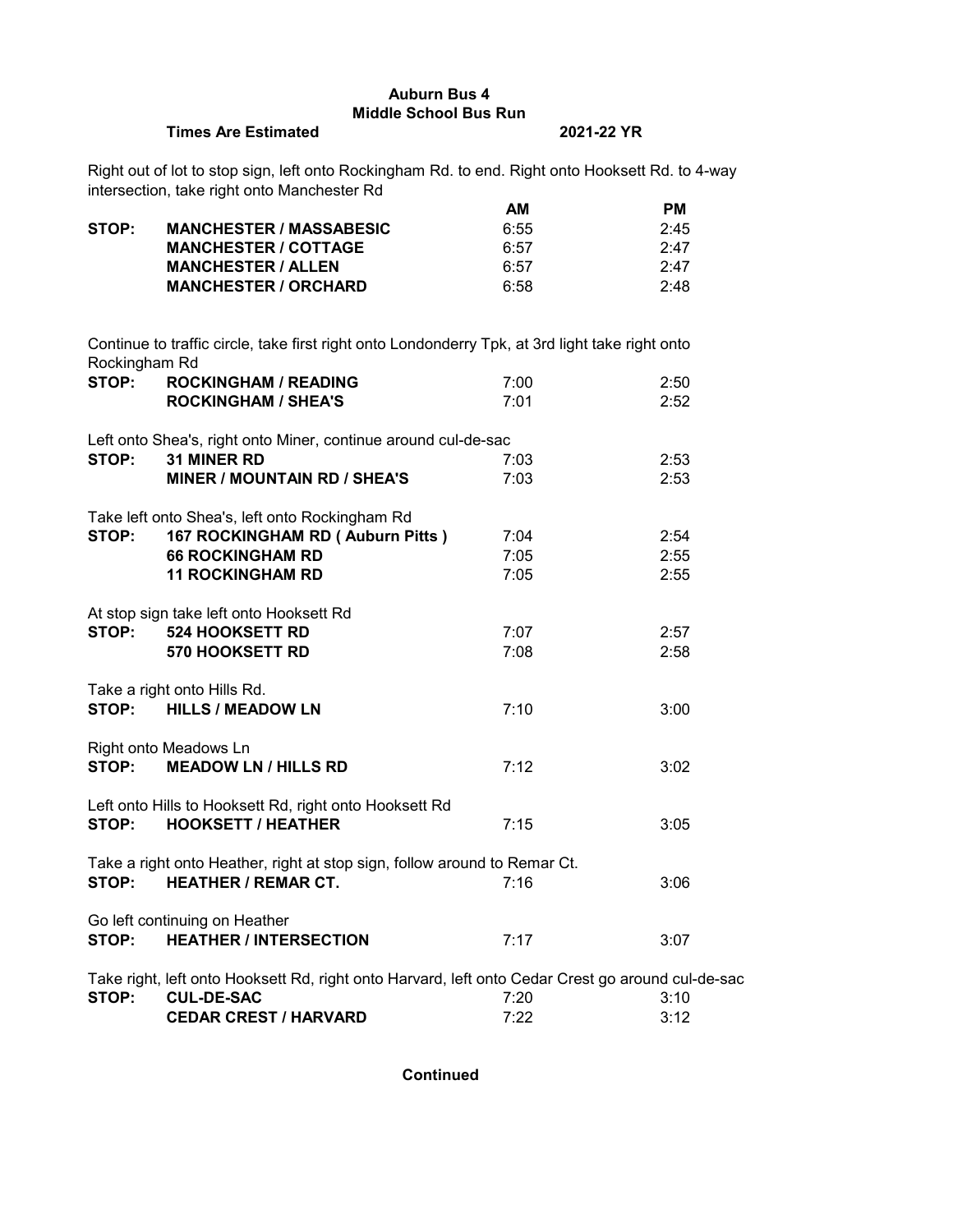# **Auburn 4 Middle Cont.**

|       | Take right onto Harvard                                                               |              |              |
|-------|---------------------------------------------------------------------------------------|--------------|--------------|
|       | STOP: HARVARD / HOOKSETT                                                              | 7:24         | 3:14         |
| STOP: | Right onto Hooksett Rd, 2nd left onto Maple Farms<br><b>MAPLE FARMS / JENNIFER</b>    | 7:26         | 3:16         |
| STOP: | Go to end, take right onto Morgen<br><b>MORGEN / MCEVOY</b><br><b>MORGEN / MCEVOY</b> | 7:28<br>7:29 | 3:18<br>3:19 |
|       | Take a right onto McEvoy                                                              |              |              |
|       | STOP: MCEVOY / STAR CIR                                                               | 7:30         | 3:20         |
|       | At stop sign take left onto Hooksett Rd                                               |              |              |
|       | STOP: 225 HOOKSETT RD                                                                 | 7:33         | 3:23         |
|       | <b>113 HOOKSETT RD</b>                                                                | 7:35         | 3:25         |
|       | 99 HOOKSETT RD                                                                        | 7:35         | 3:25         |

Continue to intersection, take left onto Raymond Rd, left onto Eaton Hill, right into school. Drop off in back of school

**Drop off for 7:40**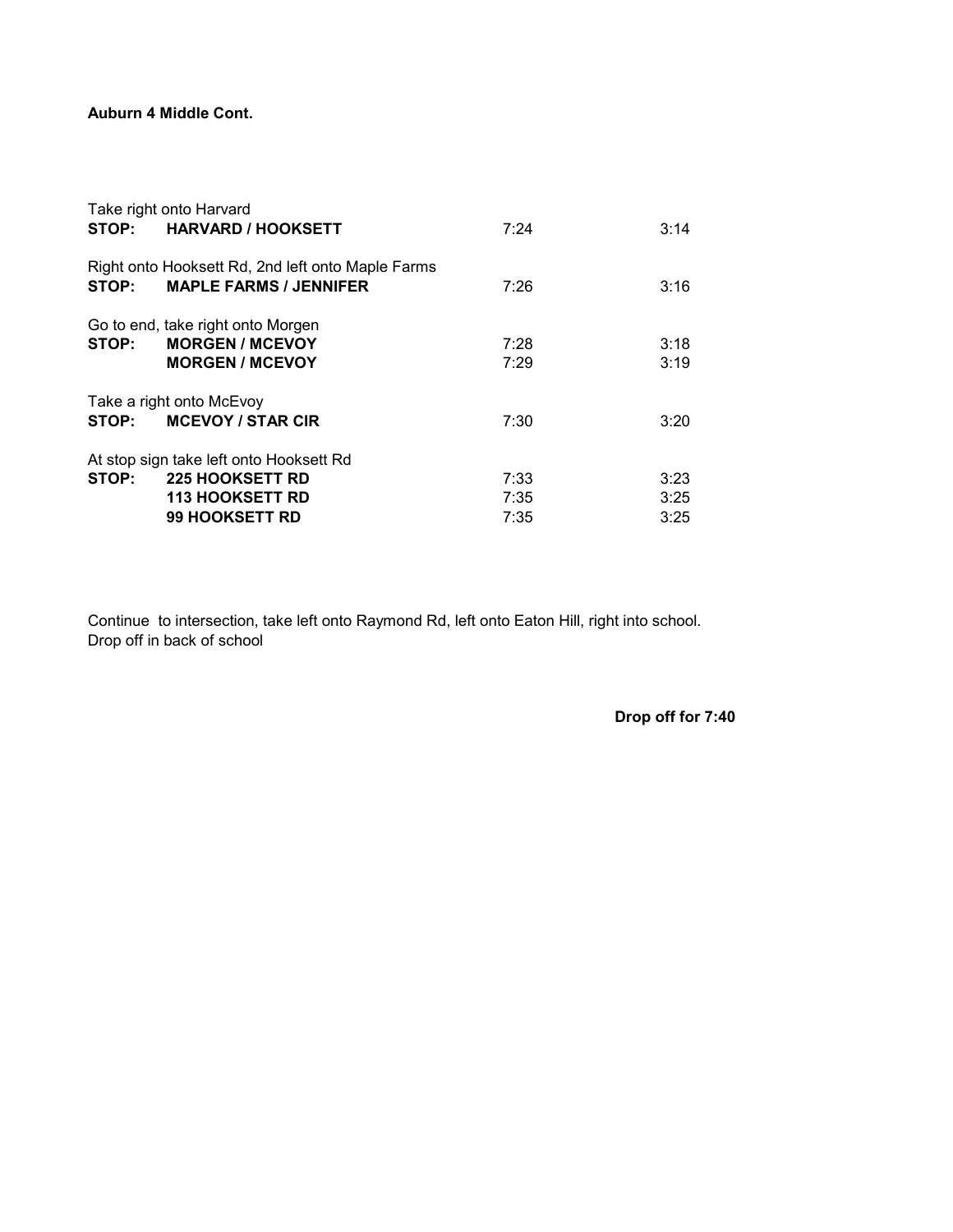# **Auburn Bus 4 Elementary Bus Run**

## **Times Are Estimated 2021-22 YR**

From Auburn School take a right out of parking lot onto Eaton Hill, left onto Hooksett Rd, right onto Manchester Rd

|       |                                                                                        | AM   | <b>PM</b> |
|-------|----------------------------------------------------------------------------------------|------|-----------|
| STOP: | <b>MANCHESTER RD / MASSABESIC DR</b>                                                   | 8:05 | 3:40      |
|       | <b>380 MANCHESTER RD</b>                                                               | 8:06 | 3:41      |
|       | <b>MANCHESTER RD / COTTAGE AVE</b>                                                     | 8:07 | 3:42      |
|       | <b>458 MANCHESTER RD</b>                                                               | 8:07 | 3:42      |
|       | <b>MANCHESTER RD / GRANITE LN</b>                                                      | 8:08 | 3:43      |
|       | <b>MANCHESTER RD / NEAL AVE</b>                                                        | 8:08 | 3:43      |
|       | <b>MANCHESTER RD / ORCHARD ST</b>                                                      | 8:09 | 3:44      |
|       | At traffic circle take 3rd right onto By-Pass 28 (Londonderry Tpk), left onto Spofford |      |           |
| STOP: | <b>SPOFFORD / WILDWOOD</b>                                                             | 8:15 | 3:50      |
|       | <b>43 SPOFFORD RD</b>                                                                  | 8:17 | 3:52      |
|       | <b>SPOFFORD / PENNY LN</b>                                                             | 8:18 | 3:53      |
|       | Take a right onto Wilsons Crossing                                                     |      |           |
| STOP: | <b>314 WILSONS CROSSING</b>                                                            | 8:20 | 3:55      |
|       | <b>336 WILSONS CROSSING</b>                                                            | 8:20 | 3:55      |
|       | <b>398 WILSONS CROSSING</b>                                                            | 8:21 | 3:56      |
|       | <b>466 WILSONS CROSSING</b>                                                            | 8:21 | 3:56      |
|       | <b>486 WILSONS CROSSING</b>                                                            | 8:22 | 3:57      |
|       | 500 WILSONS CROSSING                                                                   | 8:22 | 3:57      |
|       | 513 WILSONS CROSSING                                                                   | 8:23 | 3:58      |
|       | Continue to end. Take a left onto Londonderry Tpk (By-Pass 28), left onto Winters Way  |      |           |
| STOP: | <b>WINTERS WAY / WINDSOR</b>                                                           | 8:25 | 4:00      |
|       | Take left onto Windsor                                                                 |      |           |
| STOP: | <b>WINDSOR / WESTFORD</b>                                                              | 8:26 | 4:01      |
|       | <b>WINDSOR / WESTMINSTER</b>                                                           | 8:27 | 4:02      |
|       | Go to stop sign, take right onto Wilsons Crossing                                      |      |           |
| STOP: | <b>455 WILSONS CROSSING</b>                                                            | 8:30 | 4:05      |
|       | <b>251 WILSONS CROSSING</b>                                                            | 8:32 | 4:06      |

On Wilsons Crossing continue to end. Take left onto Chester Rd to stop sign. Take right onto Raymond Rd, left onto Eaton Hill Rd, right into school. Drop off at Doors

**Drop off for 8:40**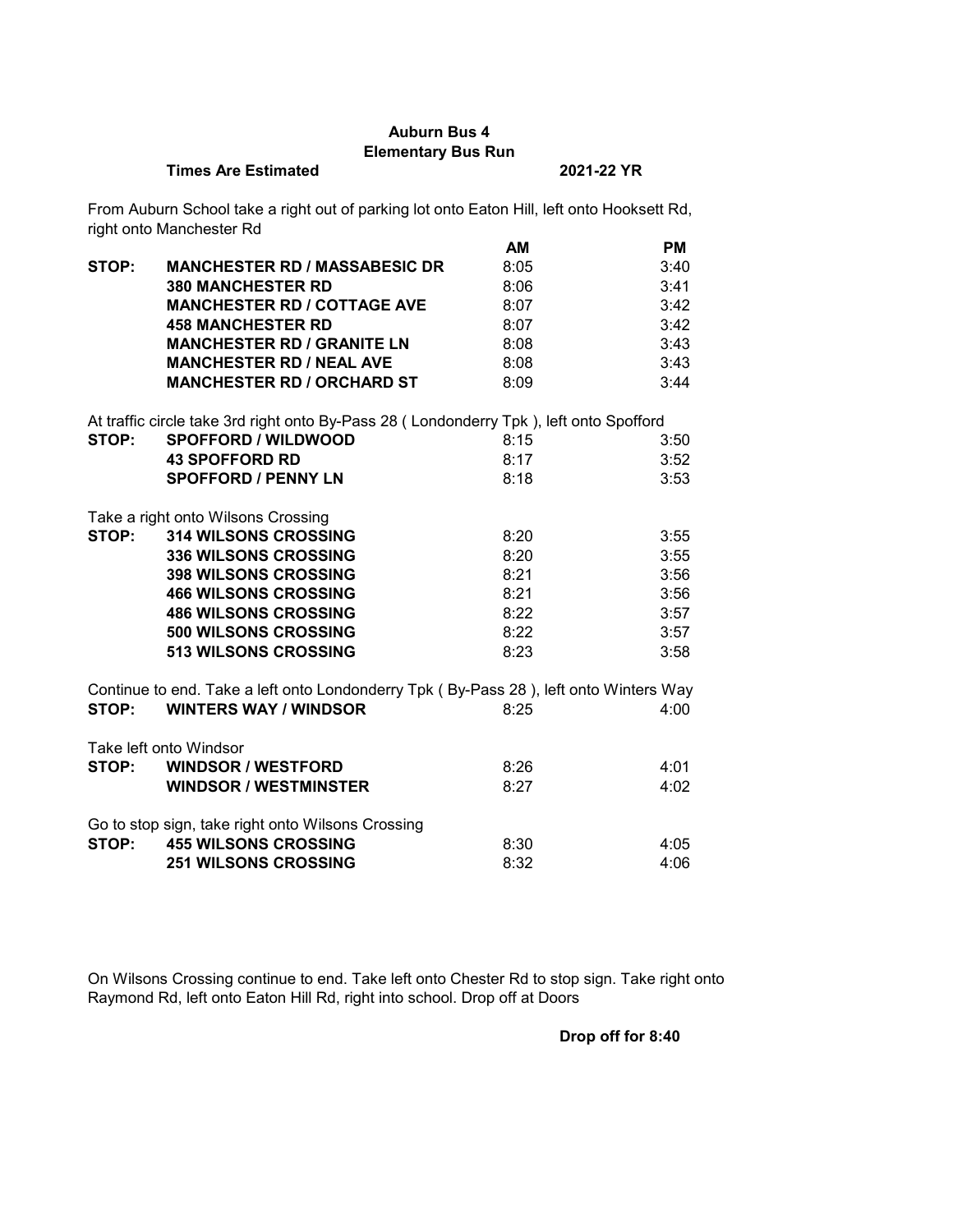**Auburn Bus 5 Middle School Bus Run**

**Times Are Estimated 2021-22 YR**

Right out of lot, follow to 2nd stop sign under bridge, take left onto Manchester Rd, at intersection take left onto Hooksett Rd

|       |                                                                                               | AM   | <b>PM</b> |
|-------|-----------------------------------------------------------------------------------------------|------|-----------|
| STOP: | <b>HOOKSETT / FOREST DR</b>                                                                   | 6:45 | 2:40      |
|       | <b>204 HOOKSETT RD</b>                                                                        | 6:46 | 2:41      |
|       | Take a right onto Old Candia Rd                                                               |      |           |
|       | STOP: OLD CANDIA / AUBURNDALE                                                                 | 6:48 | 2:43      |
|       | Take a right onto Chester Tpk                                                                 |      |           |
| STOP: | <b>CHESTER TPK / ACORN</b>                                                                    | 6:51 | 2:46      |
|       | <b>CHESTER TPK / WALNUT</b>                                                                   | 6:52 | 2:47      |
|       | <b>37 CHESTER TPK</b>                                                                         | 6:53 | 2:48      |
|       | <b>CHESTER TPK / PALOMINO DR</b>                                                              | 6:53 | 2:48      |
|       | <b>315 CHESTER TPK</b>                                                                        | 6:55 | 2:49      |
|       | Follow Chester Tpk to end, take left onto Dearborn Rd                                         |      |           |
| STOP: | <b>288 DEARBORN RD</b>                                                                        | 6:56 | 2:50      |
|       |                                                                                               |      |           |
|       | Take next right onto Spruce Ln                                                                |      |           |
|       | STOP: SPRUCE / GRAPEVINE                                                                      | 6:58 | 2:52      |
|       | <b>SPRUCE / WHITETAIL</b>                                                                     | 6:59 | 2:53      |
|       | Take left onto Whitetail, right onto Buttonwood, left onto Olde Town around cul-de-sac to end |      |           |
| STOP: | <b>OLDE TOWN / BUTTONWOOD</b>                                                                 | 7:02 | 2:56      |
|       | <b>Right onto Buttonwood</b>                                                                  |      |           |
| STOP: | <b>BUTTONWOOD / SAGHARBOR</b>                                                                 | 7:04 | 2:58      |
|       | <b>BUTTONWOOD / GRAPEVINE</b>                                                                 | 7:05 | 2:59      |
|       | Continue to stop sign, take right onto Dearborn                                               |      |           |
| STOP: | <b>DEARBORN / CAMBRIDGE</b>                                                                   | 7:08 | 3:02      |
|       | <b>432 DEARBORN RD</b>                                                                        | 7:09 | 3:03      |
|       | <b>514 DEARBORN RD</b>                                                                        | 7:10 | 3:04      |
|       | <b>DEARBORN / BERRY PATCH</b>                                                                 | 7:11 | 3:05      |
|       | Take right onto Berry Patch, follow around cul-de-sac                                         |      |           |
| STOP: | <b>POINT OF CUL-DE-SAC</b>                                                                    | 7:13 | 3:07      |
|       |                                                                                               |      |           |
|       | Continue to end, take left onto Dearborn, right onto Cricket                                  |      |           |
| STOP: | <b>CRICKET / GROVE</b>                                                                        | 7:16 | 3:10      |
|       | Follow Crickett around cul-de-sac                                                             |      |           |
| STOP: | <b>CRICKETT / PLEASANT</b>                                                                    | 7:17 | 3:11      |
|       | Go to end, right onto Dearborn to stop sign, continue straight on Dearborn                    |      |           |
| STOP: | <b>DEARBORN / COPLEY CT</b>                                                                   | 7:20 | 3:14      |

**CONTINUED**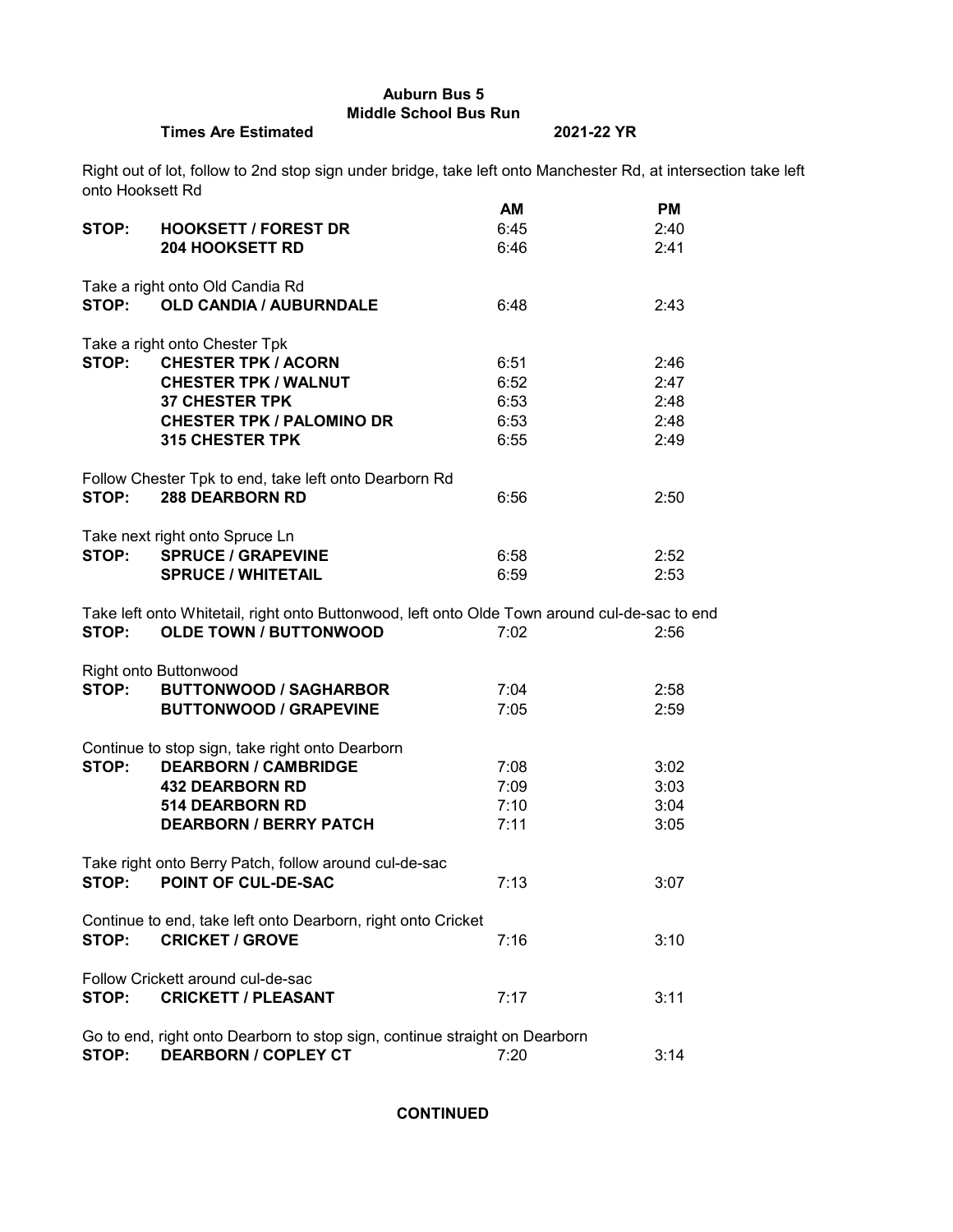# **Auburn 5 middle coninued**

|       | Take next left onto Ryan Rd, follow around cul-de-sac back to Dearborn                 |      |      |
|-------|----------------------------------------------------------------------------------------|------|------|
| STOP: | <b>RYAN / DEARBORN</b>                                                                 | 7:22 | 3:16 |
|       | Right onto Dearborn, continue down Dearborn                                            |      |      |
| STOP: | <b>DEARBORN / CHESTER / COLEMAN</b>                                                    | 7:25 | 3:19 |
|       | At stop sign take immediate left onto Coleman                                          |      |      |
| STOP: | <b>COLEMAN / DEARBORN</b>                                                              | 7:27 | 3:21 |
|       | <b>COLEMAN / COLONIAL</b>                                                              | 7:28 | 3:22 |
|       | <b>COLEMAN / EATON HILL</b>                                                            | 7:29 | 3:23 |
|       | Take left continuing onto Coleman, take 1st left onto Pasture follow around Cul-de-Sac |      |      |
| STOP: | <b>POINT OF CUL-DE-SAC</b>                                                             | 7:31 | 3:25 |
|       | <b>PASTURE / COLEMAN</b>                                                               | 7:33 | 3:27 |
|       | Take right onto Coleman to stop sign, left onto Eaton Hill                             |      |      |
| STOP: | <b>234 EATON HILL</b>                                                                  | 7:35 | 3:29 |
|       | <b>212 EATON HILL</b>                                                                  | 7:36 | 3:30 |
|       | <b>198 EATON HILL</b>                                                                  | 7:37 | 3:31 |
|       | <b>86 EATON HILL</b>                                                                   | 7:38 | 3:32 |

Left onto Raymond Rd, right onto Eaton Hill, right into school. Drop off at doors

**Drop off for 7:40**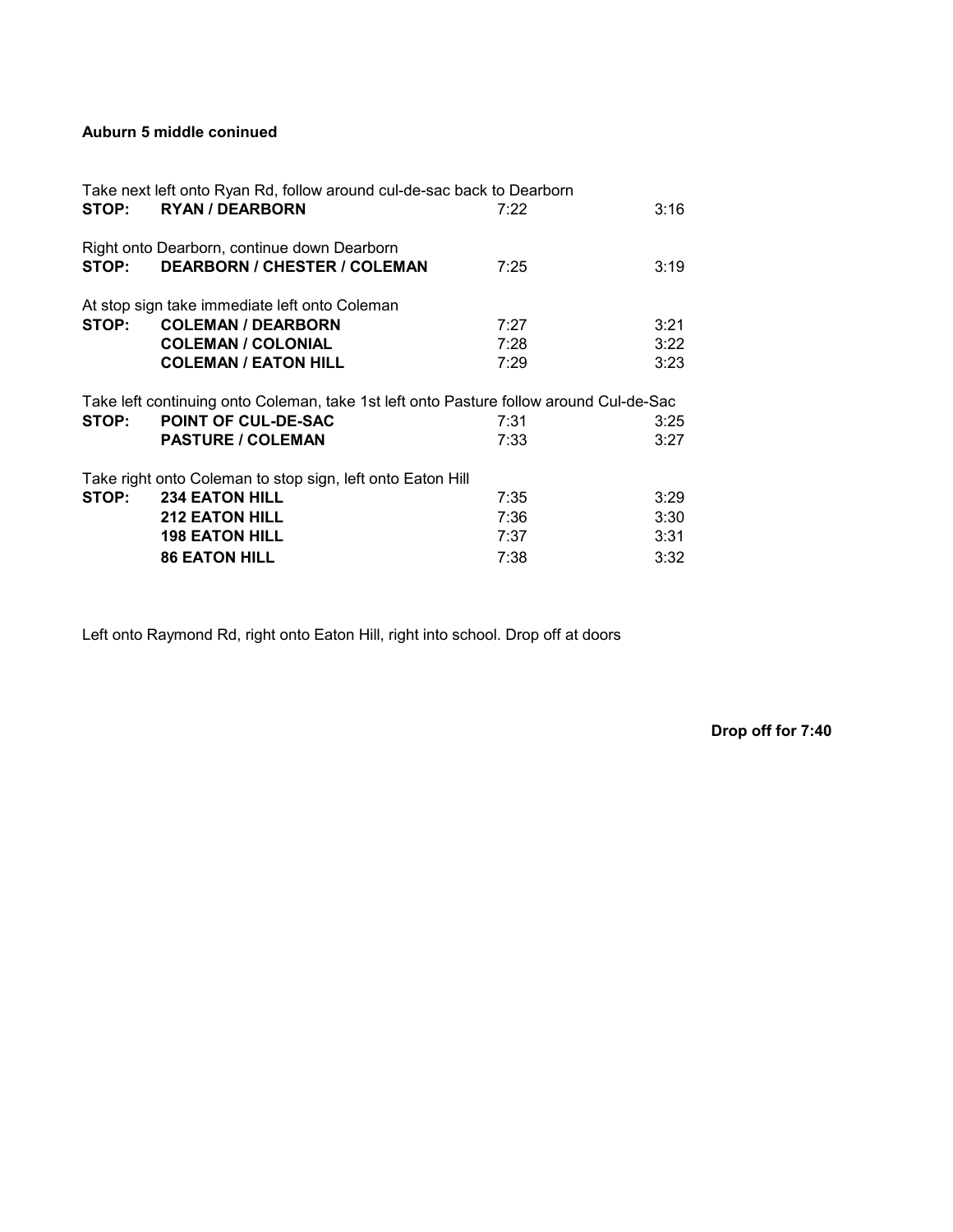# **Auburn Bus 5 Elementary Bus Run**

## **Times Are Estimated 2021-22 YR**

From Auburn School take a right out of the parking lot onto Eaton Hill, right onto Hooksett Rd

|                   |                                                                                                    | AM   | <b>PM</b> |
|-------------------|----------------------------------------------------------------------------------------------------|------|-----------|
| STOP:             | <b>524 HOOKSETT RD</b>                                                                             | 8:10 | 3:40      |
|                   | <b>570 HOOKSETT RD</b>                                                                             | 8:12 | 3:42      |
|                   | <b>578 HOOKSETT RD</b>                                                                             | 8:13 | 3:43      |
|                   | Take a right onto Hills Rd, right onto Meadow Ln                                                   |      |           |
| STOP:             | <b>MEADOW LN / DROUIN</b>                                                                          | 8:15 | 3:45      |
|                   | <b>MEADOW LN / HILLS RD</b>                                                                        | 8:17 | 3:47      |
| Left onto Hills   |                                                                                                    |      |           |
| STOP:             | <b>HILLS / MEADOW LN</b>                                                                           | 8:18 | 3:48      |
|                   | At end take right onto Hooksett Rd                                                                 |      |           |
| STOP:             | <b>736 HOOKSETT RD</b>                                                                             | 8:20 | 3:50      |
|                   | <b>HOOKSETT RD / HEATHER</b>                                                                       | 8:21 | 3:51      |
|                   | Take right onto Heather                                                                            |      |           |
| STOP:             | <b>HEATHER / INTERSECTION</b>                                                                      | 8:22 | 3:52      |
|                   | Take right following around                                                                        |      |           |
|                   | STOP: HEATHER / REMAR                                                                              | 8:24 | 3:54      |
| around cul-de-sac | Take left, right at intersection, left onto Hooksett Rd, right onto Harvard, left onto Cedar Crest |      |           |
|                   | STOP: CUL-DE-SAC                                                                                   | 8:28 | 3:58      |
|                   | <b>CEDAR CREST / HARVARD</b>                                                                       | 8:30 | 4:00      |
|                   | Take right onto Harvard                                                                            |      |           |
| STOP:             | <b>HARVARD / HOOKSETT RD</b>                                                                       | 8:32 | 4:02      |
|                   | Take right onto Hooksett Rd                                                                        |      |           |
| STOP:             | <b>617 HOOKSETT RD</b>                                                                             | 8:33 | 4:03      |
|                   | <b>225 HOOKSETT RD</b>                                                                             | 8:36 | 4:06      |
|                   | <b>HOOKSETT / FOREST</b>                                                                           | 8:38 | 4:07      |

Continue on Hooksett Rd to 4-way intersection. Go left onto Raymond Rd, left onto Eaton Hill, right into school. Drop off at doors

## **Drop off for 8:40**

**PM to return to lot**: after last stop continue to intersection, take right onto Manchester Rd, follow approx. 1 mile, take right onto King St., under the overpass to stop sign, across staying on King St, 2nd entrance into lot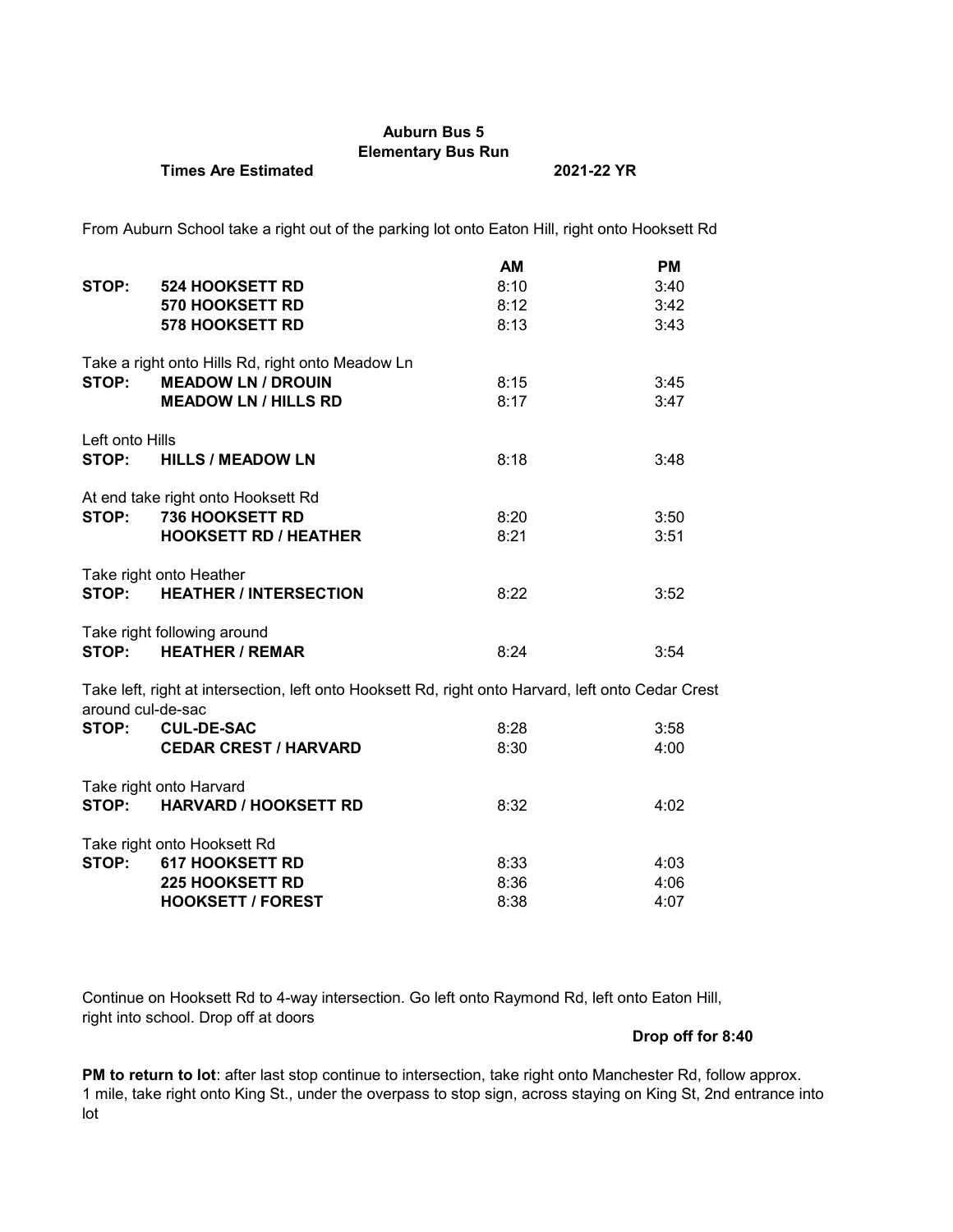## **Auburn Bus 6 Middle School Bus Run**

|       | <b>Times Are Estimated</b>                                                                                | 2021-22 YR |           |
|-------|-----------------------------------------------------------------------------------------------------------|------------|-----------|
|       | Right out of lot, follow to 2nd stop sign under bridge, take left onto Manchester Rd. At intersection     |            |           |
|       | take right onto Chester Rd                                                                                | AM         | <b>PM</b> |
|       |                                                                                                           |            |           |
| STOP: | 272 / 274 CHESTER RD                                                                                      | 7:00       | 2:40      |
|       | <b>286 CHESTER RD</b>                                                                                     | 7:00       | 2:40      |
|       | 380 CHESTER RD                                                                                            | 7:01       | 2:41      |
|       |                                                                                                           |            |           |
|       | Take next left onto Lovers Lane, right onto Juniper Circle continue around Cul-de-Sac                     |            |           |
| STOP: | POINT OF CUL-DE-SAC                                                                                       | 7:03       | 2:43      |
|       | <b>JUNIPER / LOVERS LANE</b>                                                                              | 7:04       | 2:44      |
|       |                                                                                                           |            |           |
|       | Take left onto Lovers Lane, next right onto Seavey                                                        |            |           |
| STOP: | <b>SEAVEY / SADDLE HILL</b>                                                                               | 7:05       | 2:45      |
|       |                                                                                                           |            |           |
|       | Continue following around Cul-de-sac back to stop sign, take right onto Lover's Lane                      |            |           |
| STOP: | <b>162 LOVER'S LANE</b>                                                                                   | 7:07       | 2:47      |
|       |                                                                                                           |            |           |
|       | Continue to stop sign, take left onto Chester Rd                                                          |            |           |
| STOP: | <b>464 CHESTER RD</b>                                                                                     | 7:08       | 2:48      |
|       | <b>CHESTER / COUNTRY</b>                                                                                  | 7:08       | 2:48      |
|       | <b>CHESTER / CALEF</b>                                                                                    | 7:09       | 2:49      |
|       | Take next left onto Maverick Dr                                                                           |            |           |
| STOP: | <b>50 MAVERICK DR</b>                                                                                     | 7:10       | 2:50      |
|       |                                                                                                           |            |           |
|       | Continue around cul-de-sac back to stop sign, take left onto Chester Rd, continue on Chester Rd, take 2nd |            |           |
|       | left onto Nathaniel Way, follow around Cul-de-sac                                                         |            |           |
| STOP: | POINT OF CUL-DE-SAC                                                                                       | 7:14       | 2:54      |
|       | 13 NATHANIEL WAY (neighborhood stop)                                                                      | 7:15       | 2:55      |
|       |                                                                                                           |            |           |
|       | Right onto Chester Rd, then next right onto Bunker Hill                                                   |            |           |
| STOP: | <b>548 BUNKER HILL</b>                                                                                    | 7:17       | 2:57      |
|       | <b>495 BUNKER HILL</b>                                                                                    | 7:17       | 2:57      |
|       |                                                                                                           |            |           |
|       | Take a right onto Gardner                                                                                 |            |           |
| STOP: | <b>GARDNER / LILAK / PONDVIEW</b>                                                                         | 7:18       | 2:58      |
|       |                                                                                                           |            |           |
|       | Take a left onto Pondview, follow around Pondview to end                                                  |            |           |
| STOP: | <b>PONDVIEW / PONDVIEW</b>                                                                                | 7:19       | 2:59      |
|       |                                                                                                           |            |           |
| STOP: | Take right to stop sign, right onto Gardner to end, right onto Bunker Hill<br><b>BUNKER HILL / DONALD</b> |            |           |
|       |                                                                                                           | 7:21       | 3:01      |
|       | <b>208 BUNKER HILL RD</b>                                                                                 | 7:22       | 3:02      |
|       | <b>184 BUNKER HILL RD</b>                                                                                 | 7:22       | 3:02      |
|       | <b>BUNKER HILL / SHERLOCK / NOLLS FAR</b>                                                                 | 7:23       | 3:03      |
|       | <b>136 BUNKER HILL RD</b>                                                                                 | 7:23       | 3:03      |
|       | <b>111 BUNKER HILL RD</b>                                                                                 | 7:24       | 3:04      |
|       | <b>78 BUNKER HILL RD</b>                                                                                  | 7:24       | 3:04      |
|       | 62 / 50 BUNKER HILL RD                                                                                    | 7:25       | 3:05      |
|       | <b>35 BUNKER HILL RD</b>                                                                                  | 7:25       | 3:05      |

Go to end, right onto Chester Rd to stop sign, right onto Raymond Rd, left onto Eaton Hill, right into school. Drop off at doors into school. Drop off at doors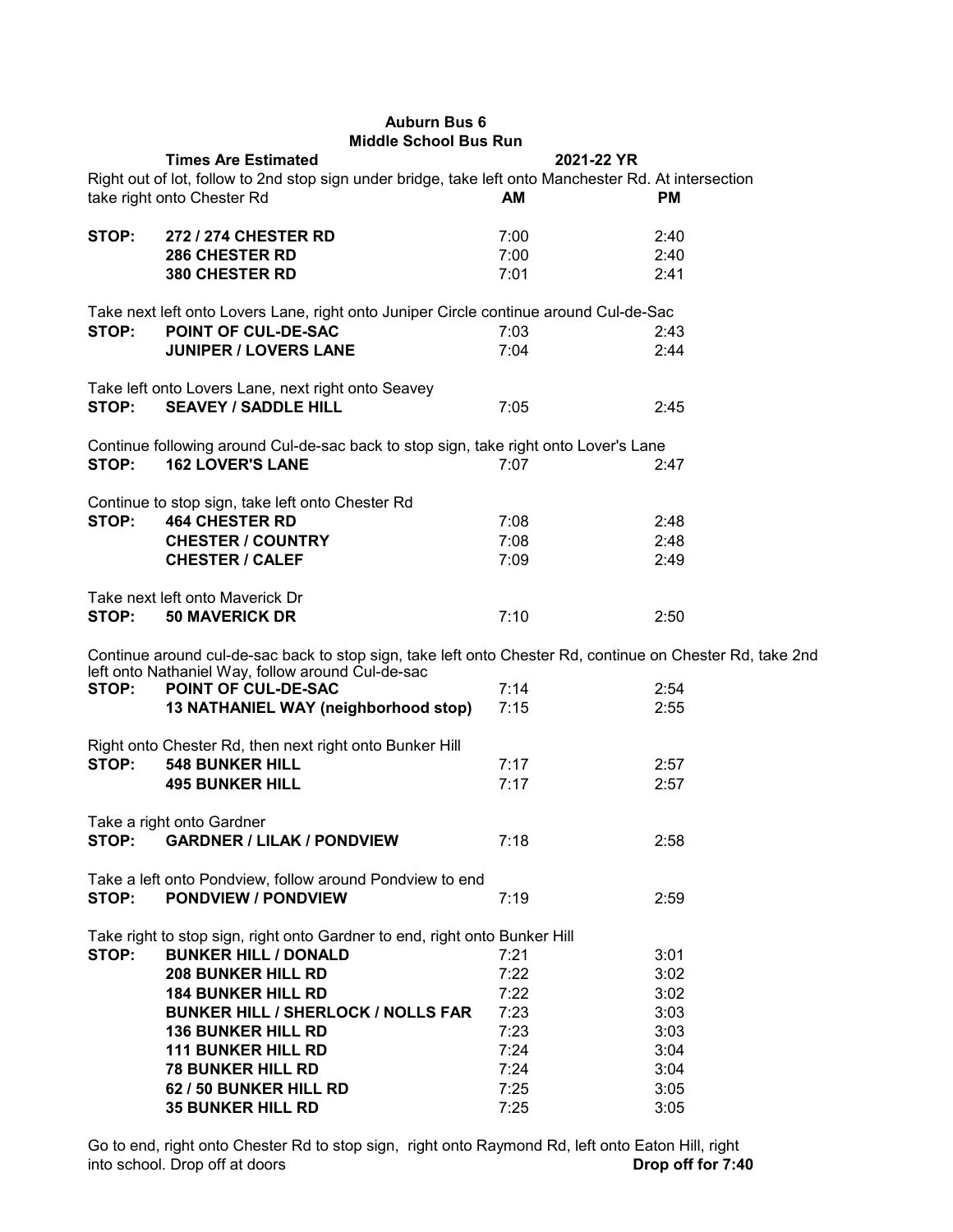## **Auburn Bus 6 Elementary Bus Run**

|                                                                                                                                                | <b>Times Are Estimated</b>                                        |      | 2021-22 YR |  |  |
|------------------------------------------------------------------------------------------------------------------------------------------------|-------------------------------------------------------------------|------|------------|--|--|
| From Auburn School take right onto Eaton Hill, left onto Hooksett Rd, at stop sign go straight onto<br>Chester Rd, right onto Wilsons Crossing |                                                                   |      |            |  |  |
|                                                                                                                                                |                                                                   | AM   | <b>PM</b>  |  |  |
| STOP:                                                                                                                                          | <b>30 WILSONS CROSSING</b>                                        | 8:05 | 3:44       |  |  |
|                                                                                                                                                | <b>58 WILSONS CROSSING</b>                                        | 8:05 | 3:45       |  |  |
|                                                                                                                                                | Go to 2nd stop sign, take a left onto Rattlesnake                 |      |            |  |  |
|                                                                                                                                                | STOP: 5 RATTLESNAKE                                               | 8:07 | 3:47       |  |  |
|                                                                                                                                                | Go to stop sign, right onto Pingree Hill                          |      |            |  |  |
|                                                                                                                                                | STOP: PINGREE HILL / VICI DR                                      | 8:09 | 3:49       |  |  |
|                                                                                                                                                | <b>282 PINGREE HILL</b>                                           | 8:10 | 3:50       |  |  |
|                                                                                                                                                | PINGREE HILL / STEAM MILL                                         | 8:10 | 3:50       |  |  |
|                                                                                                                                                | Take right onto Steam Mill                                        |      |            |  |  |
| STOP:                                                                                                                                          | <b>STEAM MILL / WELLESLEY</b>                                     | 8:13 | 3:53       |  |  |
|                                                                                                                                                | Follow Steam Mill around cul-de-sac                               |      |            |  |  |
| STOP:                                                                                                                                          | <b>STEAM MILL / WINCHESTER</b>                                    | 8:14 | 3:54       |  |  |
|                                                                                                                                                | Continue down Steam Mill to Pingree Hill, right onto Pingree Hill |      |            |  |  |
| STOP:                                                                                                                                          | <b>340 PINGREE HILL</b>                                           | 8:18 | 3:58       |  |  |
|                                                                                                                                                | <b>608 PINGREE HILL</b>                                           | 8:19 | 3:59       |  |  |
|                                                                                                                                                | PINGREE HILL / BOXWOOD                                            | 8:20 | 4:00       |  |  |
|                                                                                                                                                | Back into Boxwood, to reverse direction back down Pingree Hill    |      |            |  |  |
| STOP:                                                                                                                                          | <b>625 PINGREE HILL</b>                                           | 8:24 | 4:04       |  |  |
|                                                                                                                                                | <b>PINGREE / SILVER HILL</b>                                      | 8:25 | 4:05       |  |  |
|                                                                                                                                                | <b>265 PINGREE HILL</b>                                           | 8:26 | 4:06       |  |  |
|                                                                                                                                                | <b>113 PINGREE HILL</b>                                           | 8:27 | 4:07       |  |  |
|                                                                                                                                                | PINGREE HILL / ANDERSON WAY                                       | 8:27 | 4:07       |  |  |

PM: Back to lot. Continue on Pingree Hill to stop sign, cross over onto Spofford to end. Right onto Londonderry Tpk, follow down to traffic Circle, take 1st right onto Manchester Rd. Go approx. 1/2 mile, take left onto King St., cross over intersection, terminal will be on your left.

Continue to stop sign, right onto Wilsons Crossing to end, left onto Chester Rd to stop sign. Right onto Raymond Rd, left onto Eaton Hill, right into school. Drop off at doors

**Drop off for 8:40**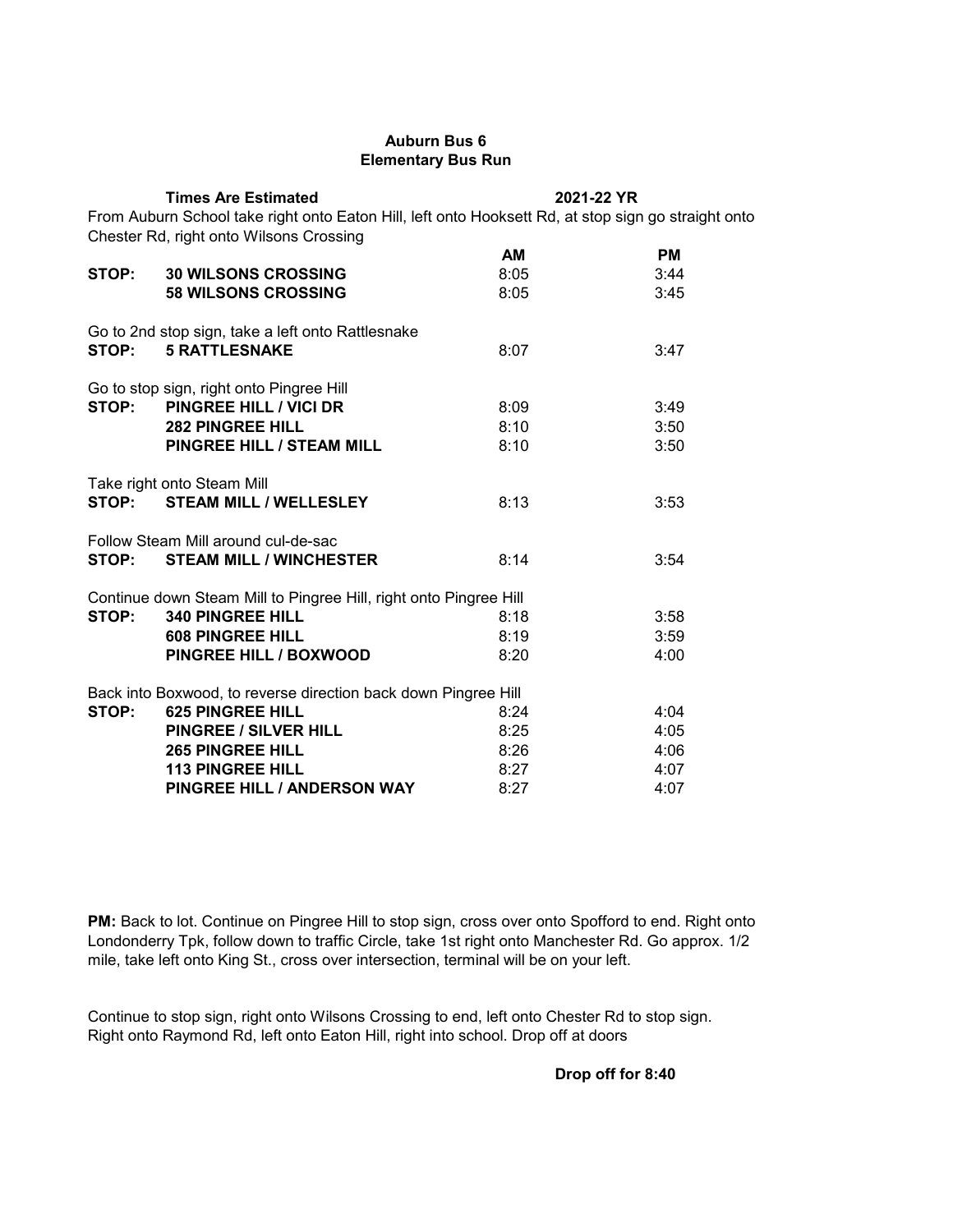## **Auburn Bus 7 Middle School Bus Run**

|       | <b>Times Are Estimated</b>                                                                             |      | 2021-22 YR |
|-------|--------------------------------------------------------------------------------------------------------|------|------------|
|       | Right out of lot, follow to second stop sign under bridge, right onto Manchester Rd to traffic circle  |      |            |
|       | go around circle and take 3rd right onto Londonderry Tpk (By-Pass 28)                                  |      |            |
|       |                                                                                                        | AM   | <b>PM</b>  |
| STOP: | LOND. TPK / SPOFFORD / DEERNECK                                                                        | 6:55 | 2:50       |
|       |                                                                                                        |      |            |
|       | Left onto Spofford Rd                                                                                  |      |            |
|       | STOP: SPOFFORD / WILDWOOD                                                                              | 6:56 | 2:51       |
|       | <b>SPOFFORD / PENNY LN</b>                                                                             | 6:58 | 2:53       |
|       |                                                                                                        |      |            |
|       | At stop sign take right onto Wilsons Crossing                                                          |      |            |
| STOP: | <b>234 WILSONS CROSSING</b>                                                                            | 6:59 | 2:54       |
|       |                                                                                                        |      |            |
| STOP: | At stop sign take left onto Rattlesnake Hill to end, right onto Pingree Hill<br><b>71 PINGREE HILL</b> |      |            |
|       |                                                                                                        | 7:02 | 2:56       |
|       | <b>PINGREE / VICI</b>                                                                                  | 7:03 | 2:57       |
|       | <b>282 PINGREE HILL</b>                                                                                | 7:04 | 2:58       |
|       | <b>PINGREE / STEAM MILL</b>                                                                            | 7:04 | 2:58       |
|       | PINGREE HILL / BOXWOOD                                                                                 | 7:07 | 3:01       |
|       | Back into Boxwood, to reverse direction back down Pingree Hill                                         |      |            |
| STOP: | <b>625 PINGREE HILL</b>                                                                                | 7:07 | 3:01       |
|       | <b>551 PINGREE HILL</b>                                                                                | 7:08 | 3:02       |
|       | <b>463 PINGREE HILL</b>                                                                                | 7:08 | 3:02       |
|       | PINGREE / SILVER HILL                                                                                  |      |            |
|       |                                                                                                        | 7:09 | 3:03       |
|       | Take left onto Steam Mill                                                                              |      |            |
| STOP: | <b>STEAM MILL / WELLESLEY</b>                                                                          | 7:13 | 3:07       |
|       |                                                                                                        |      |            |
|       | Follow Steam Mill around cul-de-sac                                                                    |      |            |
| STOP: | <b>STEAM MILL / WINCHESTER</b>                                                                         | 7:15 | 3:09       |
|       |                                                                                                        |      |            |
|       | Take 1st left onto Windsor                                                                             |      |            |
| STOP: | <b>WINDSOR / WINTERS WAY</b>                                                                           | 7:16 | 3:10       |
|       |                                                                                                        |      |            |
|       | Continue on Windsor, take right onto Westminster, follow around cul-de-sac                             |      |            |
| STOP: | POINT OF CUL-DE-SAC                                                                                    | 7:18 | 3:12       |
|       | <b>WESTMINSTER / WINDSOR</b>                                                                           | 7:19 | 3:13       |
|       | Take left onto Windsor                                                                                 |      |            |
| STOP: | <b>WINDSOR / WESTFORD</b>                                                                              |      |            |
|       |                                                                                                        | 7:20 | 3:14       |
|       | Continue on Windsor, take right onto Winters Way to end, take right onto Londonderry Tpk               |      |            |
| STOP: | 959 LONDONDERRY TPK                                                                                    | 7:22 | 3:16       |
|       |                                                                                                        |      |            |
|       | Take next right onto Wilsons Crossing                                                                  |      |            |
| STOP: | <b>299 WILSONS CROSSING</b>                                                                            | 7:25 | 3:19       |
|       | <b>263 WILSONS CROSSING</b>                                                                            | 7:26 | 3:20       |
|       |                                                                                                        |      |            |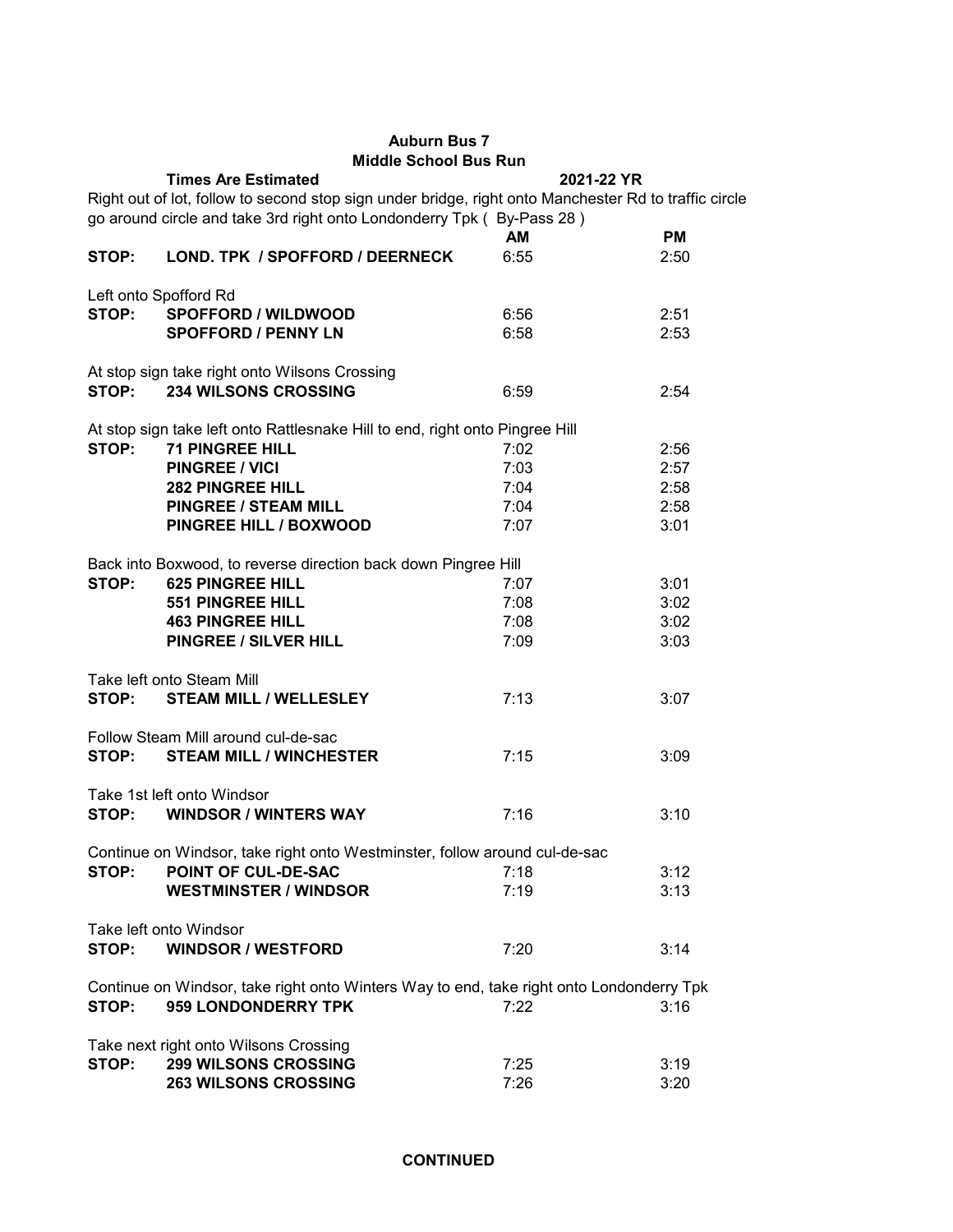# **A-7 cont.**

|       | At stop sign take left onto Rattlesnake Hill     |      |      |
|-------|--------------------------------------------------|------|------|
| STOP: | <b>145 RATTLESNAKE</b>                           | 7:27 | 3:21 |
|       | <b>RATTLESNAKE / ROCKWOOD</b>                    | 7:27 | 3:21 |
|       | <b>193 RATTLESNAKE</b>                           | 7:28 | 3:22 |
|       | <b>RATTLESNAKE / TANGLEWOOD</b>                  | 7:28 | 3:22 |
|       | <b>RATTLESNAKE / MATHEW</b>                      | 7:29 | 3:23 |
|       | <b>321 RATTLESNAKE</b>                           | 7:29 | 3:23 |
|       | <b>RATTLESNAKE / SONYA</b>                       | 7:30 | 3:24 |
|       | Continue to end, take right onto Londonderry Tpk |      |      |
| STOP: | <b>547 LONDONDERRY TPK</b>                       | 7:32 | 3:26 |

Continue to traffic circle, take first right onto Manchester Rd continue to 4-way intersection follow through onto Raymond Rd, left onto Eaton Hill, right into school. Drop off at doors **Drop off for 7:40**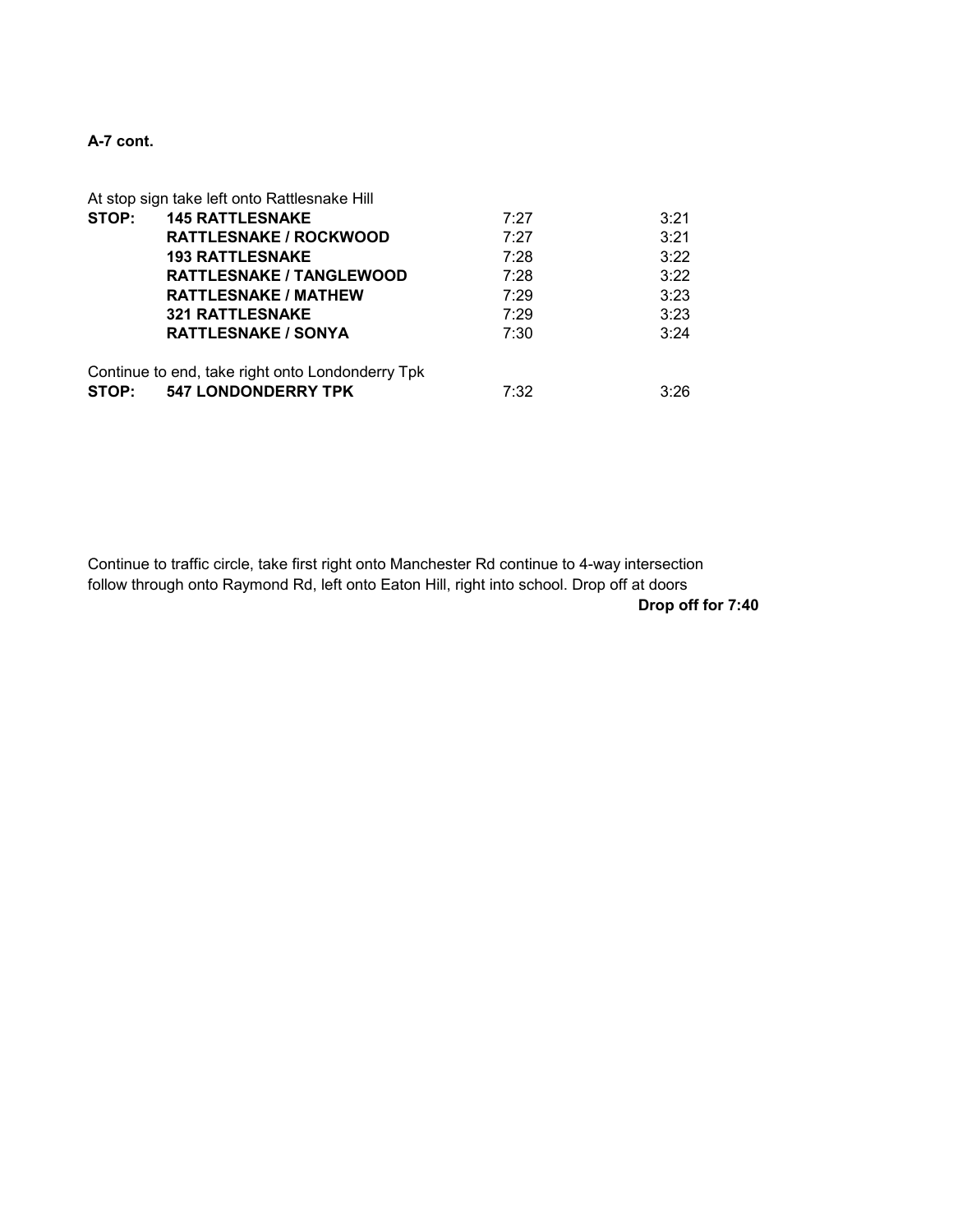|                                                                                                                                                 | <b>Auburn Bus 7</b><br><b>Elementary Bus Run</b><br><b>Times Are Estimated</b>                     | 2021-22 YR |      |  |  |  |
|-------------------------------------------------------------------------------------------------------------------------------------------------|----------------------------------------------------------------------------------------------------|------------|------|--|--|--|
|                                                                                                                                                 |                                                                                                    |            |      |  |  |  |
| From Auburn School go right onto Eaton Hill Rd, right onto Hooksett Rd, right onto Old Candia Rd.<br>Right onto Chester Tpk.<br>AM<br><b>PM</b> |                                                                                                    |            |      |  |  |  |
| STOP:                                                                                                                                           | <b>37 CHESTER TPK</b>                                                                              | 8:05       | 3:45 |  |  |  |
|                                                                                                                                                 | <b>CHESTER TPK / PALOMINO</b>                                                                      | 8:05       | 3:45 |  |  |  |
|                                                                                                                                                 | <b>309 CHESTER TPK</b>                                                                             | 8:07       | 3:47 |  |  |  |
|                                                                                                                                                 | <b>315 CHESTER TPK</b>                                                                             | 8:07       | 3:47 |  |  |  |
|                                                                                                                                                 |                                                                                                    |            |      |  |  |  |
|                                                                                                                                                 |                                                                                                    |            |      |  |  |  |
| STOP:                                                                                                                                           | At stop sign take left onto Dearborn Rd, take next right onto Spruce                               |            |      |  |  |  |
|                                                                                                                                                 | <b>SPRUCE / GRAPEVINE</b>                                                                          | 8:09       | 3:49 |  |  |  |
|                                                                                                                                                 | <b>SPRUCE / WHITETAIL</b>                                                                          | 8:10       | 3:50 |  |  |  |
|                                                                                                                                                 |                                                                                                    |            |      |  |  |  |
|                                                                                                                                                 | Take a left onto Whitetail, right onto Buttonwood, left onto Olde Town around cul-de-sac back down |            |      |  |  |  |
| STOP:                                                                                                                                           | <b>OLDE TOWN / BUTTONWOOD</b>                                                                      | 8:12       | 3:52 |  |  |  |
|                                                                                                                                                 |                                                                                                    |            |      |  |  |  |
|                                                                                                                                                 | Right onto Buttonwood                                                                              |            |      |  |  |  |
|                                                                                                                                                 | STOP: BUTTONWOOD / SAGHARBOR                                                                       | 8:13       | 3:53 |  |  |  |
|                                                                                                                                                 | <b>BUTTONWOOD / GRAPEVINE</b>                                                                      | 8:13       | 3:53 |  |  |  |
|                                                                                                                                                 |                                                                                                    |            |      |  |  |  |
|                                                                                                                                                 | Follow to end, right onto Dearborn Rd                                                              |            |      |  |  |  |
| STOP:                                                                                                                                           | <b>DEARBORN / CAMBRIDGE</b>                                                                        | 8:15       | 3:55 |  |  |  |
|                                                                                                                                                 | <b>432 DEARBORN RD</b>                                                                             | 8:15       | 3:55 |  |  |  |
|                                                                                                                                                 | <b>DEARBORN / BERRY PATCH</b>                                                                      | 8:16       | 3:56 |  |  |  |
|                                                                                                                                                 |                                                                                                    |            |      |  |  |  |
|                                                                                                                                                 | Take a right onto Berry Patch LN, continue to Cul-de-sac                                           |            |      |  |  |  |
| STOP:                                                                                                                                           | POINT OF CUL-DE-SAC                                                                                | 8:17       | 3:57 |  |  |  |
|                                                                                                                                                 |                                                                                                    |            |      |  |  |  |
|                                                                                                                                                 | Continue on Berry Patch to stop sign, left onto Dearborn, right onto Crickett                      |            |      |  |  |  |
| STOP:                                                                                                                                           | <b>CRICKETT / GROVE</b>                                                                            | 8:19       | 3:59 |  |  |  |
|                                                                                                                                                 |                                                                                                    |            |      |  |  |  |
|                                                                                                                                                 | Follow Crickett around cul-de-sac                                                                  |            |      |  |  |  |
| STOP:                                                                                                                                           | <b>CRICKETT / PLEASANT</b>                                                                         | 8:20       | 4:00 |  |  |  |
|                                                                                                                                                 |                                                                                                    |            |      |  |  |  |
|                                                                                                                                                 | Go to end, right onto Dearborn to stop sign, continue straight on Dearborn                         |            |      |  |  |  |
| STOP:                                                                                                                                           | <b>DEARBORN / COPLEY CT</b>                                                                        | 8:24       | 4:04 |  |  |  |
|                                                                                                                                                 |                                                                                                    |            |      |  |  |  |
|                                                                                                                                                 | Take next left onto Ryan Rd                                                                        |            |      |  |  |  |
| STOP:                                                                                                                                           | 8 RYAN RD                                                                                          | 8:25       | 4:05 |  |  |  |
|                                                                                                                                                 |                                                                                                    |            |      |  |  |  |
|                                                                                                                                                 | Continue around cul-de-sac back to Dearborn, right onto Dearborn                                   |            |      |  |  |  |
| STOP:                                                                                                                                           | <b>DEARBORN RD / FREEDOM LN</b>                                                                    | 8:26       | 4:06 |  |  |  |
|                                                                                                                                                 | <b>102 DEARBORN RD</b>                                                                             | 8:27       | 4:07 |  |  |  |
|                                                                                                                                                 |                                                                                                    |            |      |  |  |  |
| Continue to stop sign, take left onto Coleman                                                                                                   |                                                                                                    |            |      |  |  |  |
| STOP:                                                                                                                                           | <b>239 COLEMAN RD</b>                                                                              | 8:29       | 4:09 |  |  |  |
|                                                                                                                                                 | <b>COLEMAN / COLONIAL</b>                                                                          | 8:30       | 4:10 |  |  |  |
|                                                                                                                                                 |                                                                                                    |            |      |  |  |  |
|                                                                                                                                                 | Continue on Coleman, bear right onto Eaton Hill                                                    |            |      |  |  |  |
| STOP:                                                                                                                                           | <b>202 EATON HILL</b>                                                                              | 8:33       | 4:13 |  |  |  |
|                                                                                                                                                 |                                                                                                    |            |      |  |  |  |

Continue to stop sign, take left onto Raymond Rd, 1st right onto Eaton Hill, right into school. Drop off at doors.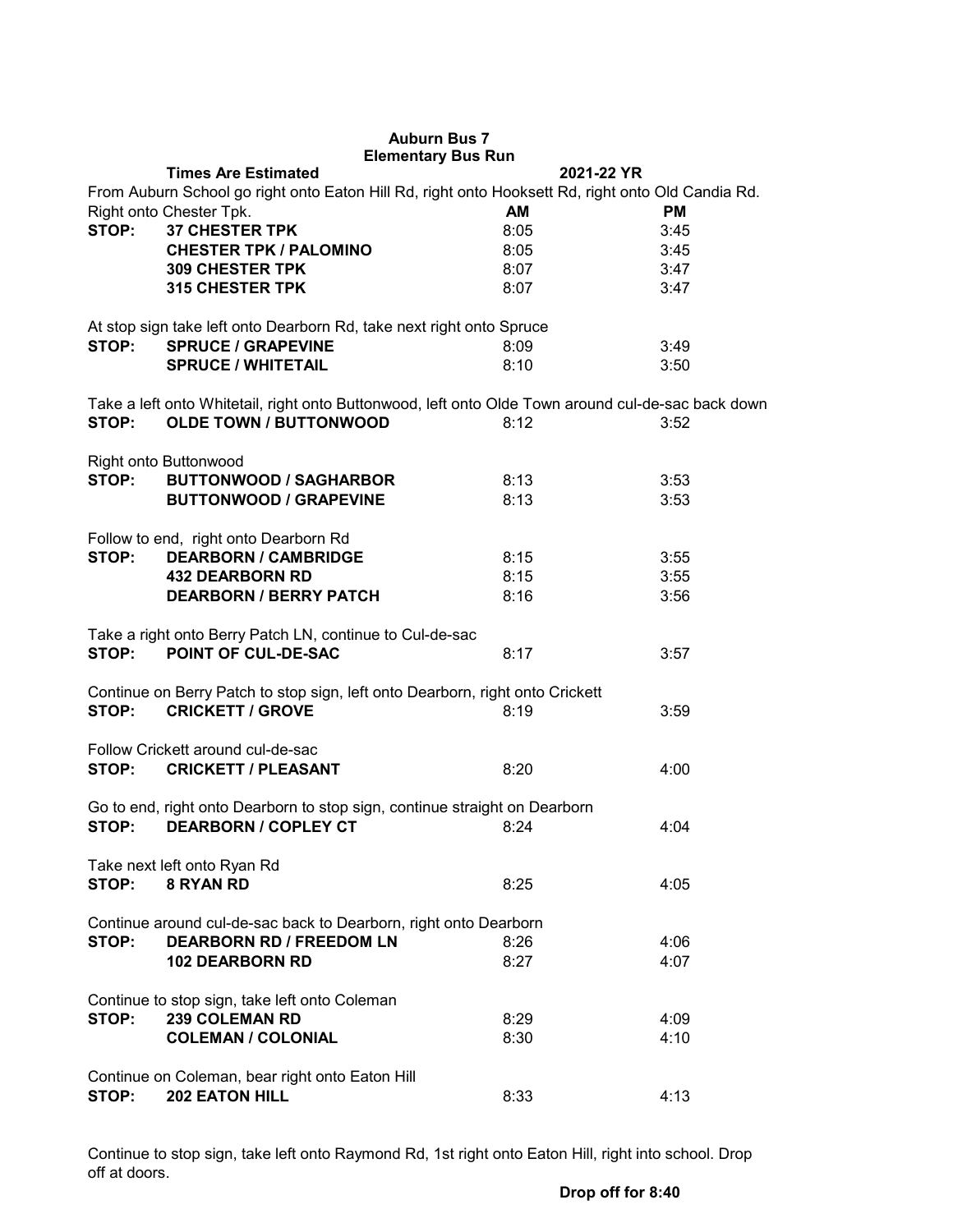| <b>Auburn Bus 8</b>                                                                                                                           |           |            |  |  |  |
|-----------------------------------------------------------------------------------------------------------------------------------------------|-----------|------------|--|--|--|
| <b>Middle School Bus Run</b>                                                                                                                  |           |            |  |  |  |
| <b>Times Are Estimated</b>                                                                                                                    |           | 2021-22 YR |  |  |  |
| Right out of lot, follow to 2nd stop sign under bridge, take left onto Manchester Rd. At intersection                                         |           |            |  |  |  |
| take right onto Chester Rd, right onto Wilsons Crossing                                                                                       | <b>AM</b> | <b>PM</b>  |  |  |  |
| STOP:<br><b>30 WILSONS CROSSING</b>                                                                                                           | 7:00      | 2:40       |  |  |  |
|                                                                                                                                               |           |            |  |  |  |
| <b>58 WILSONS CROSSING</b>                                                                                                                    | 7:00      | 2:40       |  |  |  |
| Continue on Wilsons Crossing to stop sign, take right onto Spofford Rd to end, left onto Lond Tpk<br><b>LONDONDERRY TPK / FOX LN</b><br>STOP: | 7:06      | 2:46       |  |  |  |
|                                                                                                                                               |           |            |  |  |  |
| Continue on Londonderry Tpk, take next left onto Rattlesnake Rd, take right onto Nutt<br><b>NUTT / MARGATE</b><br>STOP:                       | 7:10      | 2:50       |  |  |  |
|                                                                                                                                               |           |            |  |  |  |
| Take left onto Margate to end                                                                                                                 |           |            |  |  |  |
| STOP:<br><b>MARGATE / LANTERN</b>                                                                                                             | 7:11      | 2:51       |  |  |  |
|                                                                                                                                               |           |            |  |  |  |
| Left onto Lantern to end, right onto Rattlesnake Hill to stop sign, right onto Wilsons Crossing Rd                                            |           |            |  |  |  |
| STOP:<br><b>336 WILSONS CROSSING</b>                                                                                                          | 7:13      | 2:53       |  |  |  |
|                                                                                                                                               | 7:14      | 2:54       |  |  |  |
| <b>466 WILSONS CROSSING</b>                                                                                                                   |           |            |  |  |  |
| 508 WISLONS CROSSING                                                                                                                          | 7:15      | 2:55       |  |  |  |
|                                                                                                                                               |           |            |  |  |  |
| Go into service station to reverse direction back onto Wilsons Crossing                                                                       |           |            |  |  |  |
| STOP:<br><b>455 WILSONS CROSSING</b>                                                                                                          | 7:17      | 2:57       |  |  |  |
| <b>WILSONS CROSSING / MCQUESTION</b>                                                                                                          | 7:17      | 2:57       |  |  |  |
|                                                                                                                                               |           |            |  |  |  |
|                                                                                                                                               |           |            |  |  |  |
| Continue on Wilsons Crossing, take next right onto Sandy Knoll                                                                                |           |            |  |  |  |
| <b>SANDY KNOLL / COHAS</b><br>STOP:                                                                                                           | 7:18      | 2:58       |  |  |  |
|                                                                                                                                               |           |            |  |  |  |
| Continue to end, take right onto Rattlesnake                                                                                                  |           |            |  |  |  |
| STOP:<br><b>RATTLESNAKE / HAVEN</b>                                                                                                           | 7:19      | 2:59       |  |  |  |
|                                                                                                                                               |           |            |  |  |  |
| Take right onto Haven Dr                                                                                                                      |           |            |  |  |  |
| STOP:<br><b>HAVEN / HIGHWOOD</b>                                                                                                              | 7:20      | 3:00       |  |  |  |
|                                                                                                                                               |           |            |  |  |  |
|                                                                                                                                               |           |            |  |  |  |
| Continue to stop sign, take left onto Pingree Hill, next right onto Calef, right onto Willow CT                                               |           |            |  |  |  |
| STOP:<br><b>18 WILLOW CT</b>                                                                                                                  | 7:23      | 3:03       |  |  |  |
| <b>WILLOW CT / HAWTHORNE</b>                                                                                                                  | 7:24      | 3:04       |  |  |  |
|                                                                                                                                               |           |            |  |  |  |
| Take a left onto Hawthorne                                                                                                                    |           |            |  |  |  |
| 5 HAWTHORNE (neighborhood stop)<br>STOP:                                                                                                      | 7:26      | 3:06       |  |  |  |
|                                                                                                                                               |           |            |  |  |  |
|                                                                                                                                               |           |            |  |  |  |
| At stop sign take left onto Chester Rd                                                                                                        |           |            |  |  |  |
| 631 CHESTER RD<br>STOP:                                                                                                                       | 7:27      | 3:07       |  |  |  |
| <b>487 CHESTER RD</b>                                                                                                                         | 7:28      | 3:08       |  |  |  |
|                                                                                                                                               |           |            |  |  |  |
| Take left onto Wilsons Crossing, take 1st right onto Hunting                                                                                  |           |            |  |  |  |
| <b>HUNTING / LAKEVIEW</b><br>STOP:                                                                                                            | 7:30      | 3:10       |  |  |  |
|                                                                                                                                               |           |            |  |  |  |
|                                                                                                                                               |           |            |  |  |  |
| Continue left on Hunting, next right onto Sun Valley, right onto Appletree                                                                    |           |            |  |  |  |
| <b>APPLETREE / PINETREE</b><br>STOP:                                                                                                          | 7:31      | 3:11       |  |  |  |
| <b>APPLETREE / HICKORYTREE</b>                                                                                                                | 7:31      | 3:11       |  |  |  |
| <b>APPLETREE / OAKTREE</b>                                                                                                                    | 7:32      | 3:12       |  |  |  |
| <b>APPLETREE / HICKORYTREE</b>                                                                                                                | 7:32      | 3:12       |  |  |  |
| <b>APPLETREE / PINETREE</b>                                                                                                                   | 7:33      | 3:13       |  |  |  |
|                                                                                                                                               |           |            |  |  |  |
| Right onto Sun Valley                                                                                                                         |           |            |  |  |  |
|                                                                                                                                               |           |            |  |  |  |
| <b>SUN VALLEY / HUNTING</b><br>STOP:                                                                                                          | 7:34      | 3:14       |  |  |  |
|                                                                                                                                               |           |            |  |  |  |
| Continue across onto Sun Valley                                                                                                               |           |            |  |  |  |
| <b>SUN VALLEY / PEACHTREE</b><br>STOP:                                                                                                        | 7:34      | 3:14       |  |  |  |
|                                                                                                                                               |           |            |  |  |  |
| At stop sign, take a left onto Wilsons Crossing to end, left onto Chester Rd                                                                  |           |            |  |  |  |
| STOP:<br><b>381 CHESTER RD</b>                                                                                                                | 7:36      | 3:16       |  |  |  |
|                                                                                                                                               |           |            |  |  |  |
| <b>223 CHESTER RD</b>                                                                                                                         | 7:37      | 3:17       |  |  |  |
| <b>65 CHESTER RD</b>                                                                                                                          | 7:39      | 3:19       |  |  |  |
| Continue to stop sign, take right onto Raymond Rd, left onto Eaton Hill, right into school, drop                                              |           |            |  |  |  |

off at doors **Drop off for 7:40**